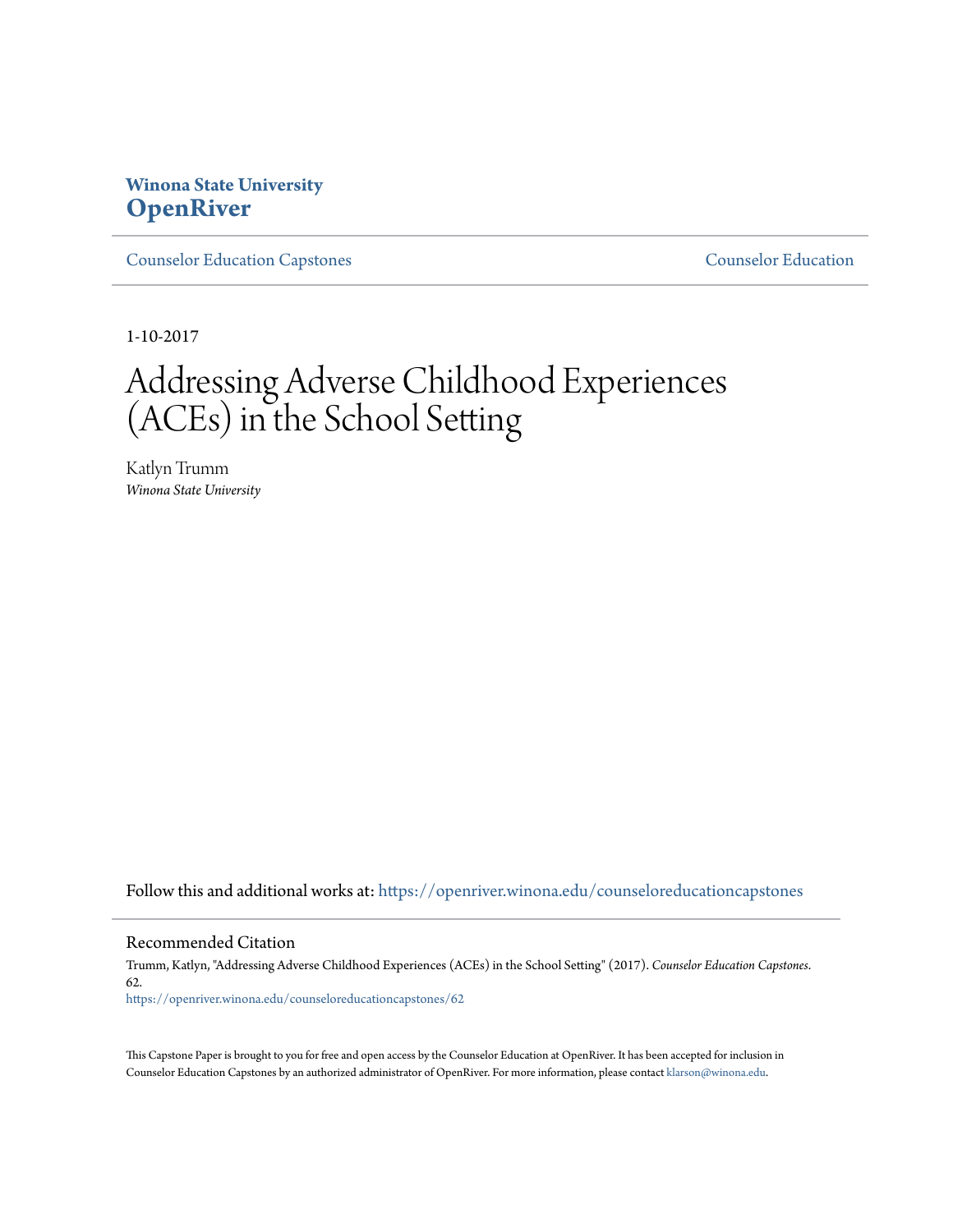Addressing Adverse Childhood Experiences (ACEs) in the School Setting

Katlyn Trumm

A Capstone Project submitted in partial fulfillment of the

requirements for the Master of Science Degree in

Counselor Education at

Winona State University

Spring 2017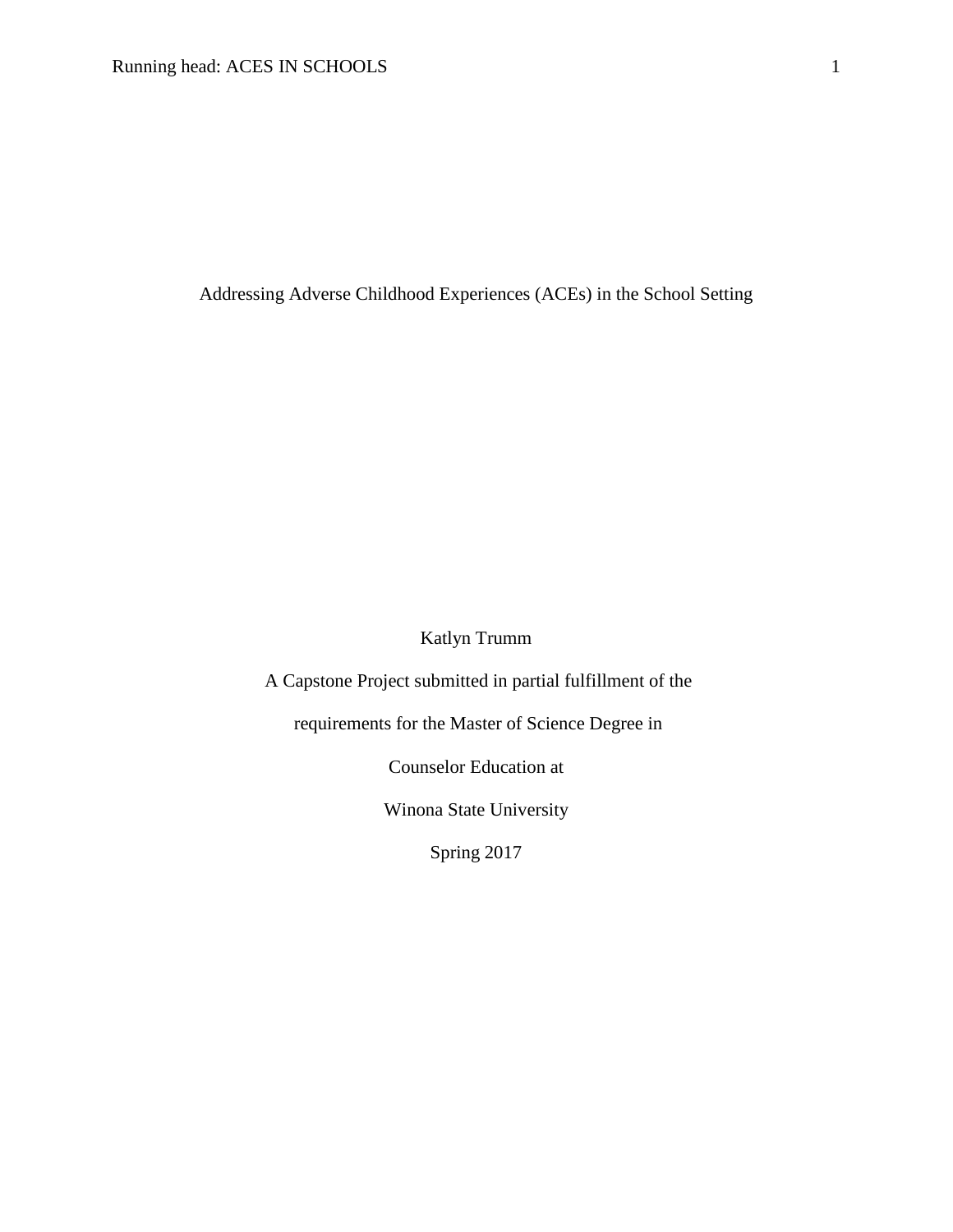## Winona State University

College of Education

Counselor Education Department

## CERTIFICATE OF APPROVAL

## CAPSTONE PROJECT

\_\_\_\_\_\_\_\_\_\_\_\_\_\_\_\_\_\_\_

\_\_\_\_\_\_\_\_\_\_\_\_\_\_\_\_\_\_\_\_\_\_\_\_\_\_\_\_\_\_\_\_\_\_

Addressing Adverse Childhood Experiences (ACEs) in the School Setting

This is to certify that the Capstone Project of

Katlyn Trumm

Has been approved by the faculty advisor and the CE 695 – Capstone Project

Course Instructor in partial fulfillment of the requirements for the

Master of Science Degree in

Counselor Education

Capstone Project Supervisor: Dr. Eric Baltrinic

Approval Date: 10 January 2017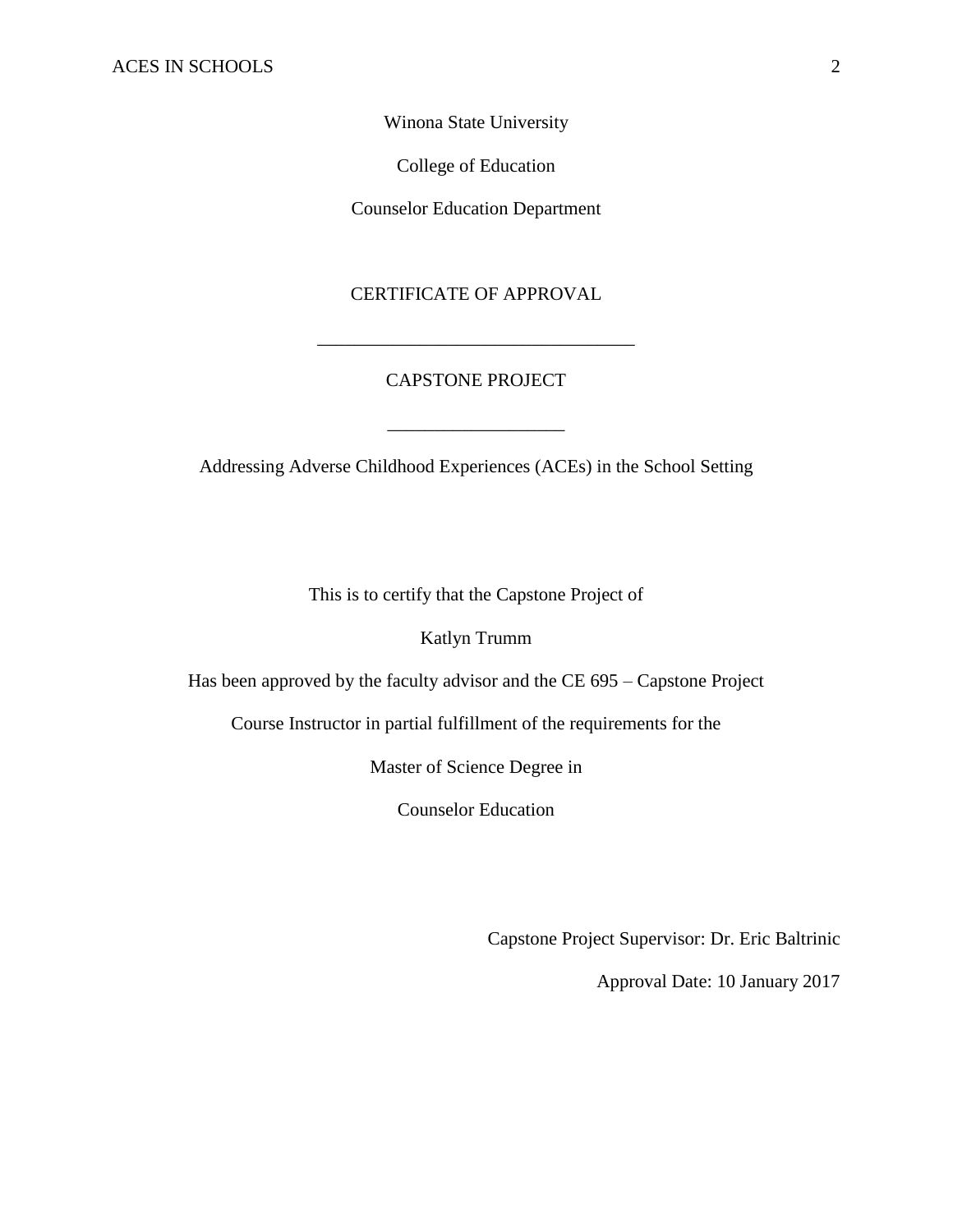#### Abstract

Adverse childhood experiences (ACEs) are traumas such as abuse, neglect, or household dysfunction which occurred between the ages of birth to eighteen years old (Felitti et al., 1998). Adverse childhood experiences have been analyzed in the past few decades in relation to stress, trauma, and development. Children can begin to fall behind in school as well as in life stages due to high levels of ACEs within their lives. This paper contains information about the impact ACEs can have on a person's health, development, and well-being. For students within a school, ACEs can be inhibiting them to focus on school, struggle socially, and develop unhealthy habits. Trauma-informed care has been recently added to school systems with positive influences for students, staff, and families.

*Keywords:* Adverse childhood experiences, ACEs, trauma, childhood abuse, household dysfunction, trauma-informed care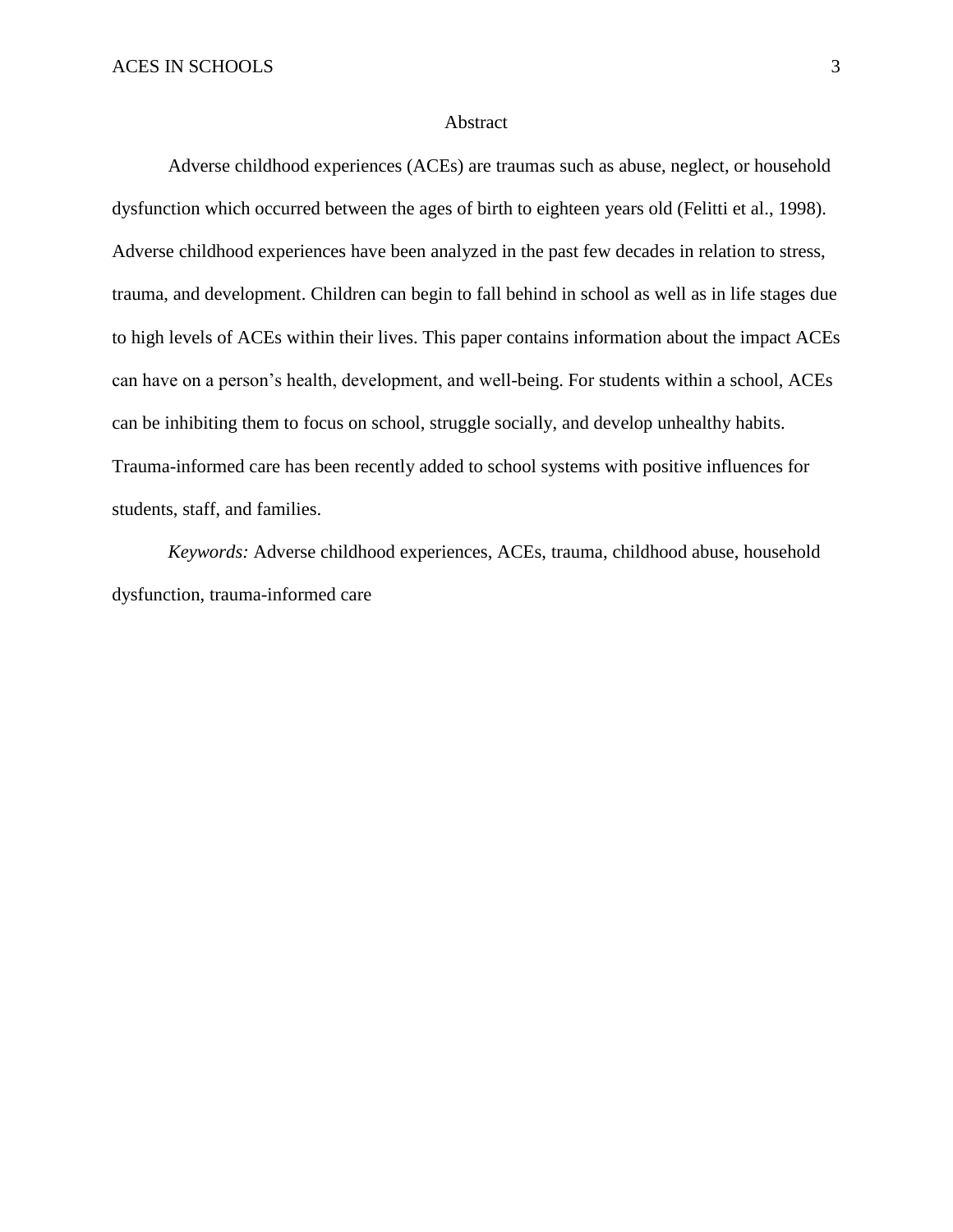## Contents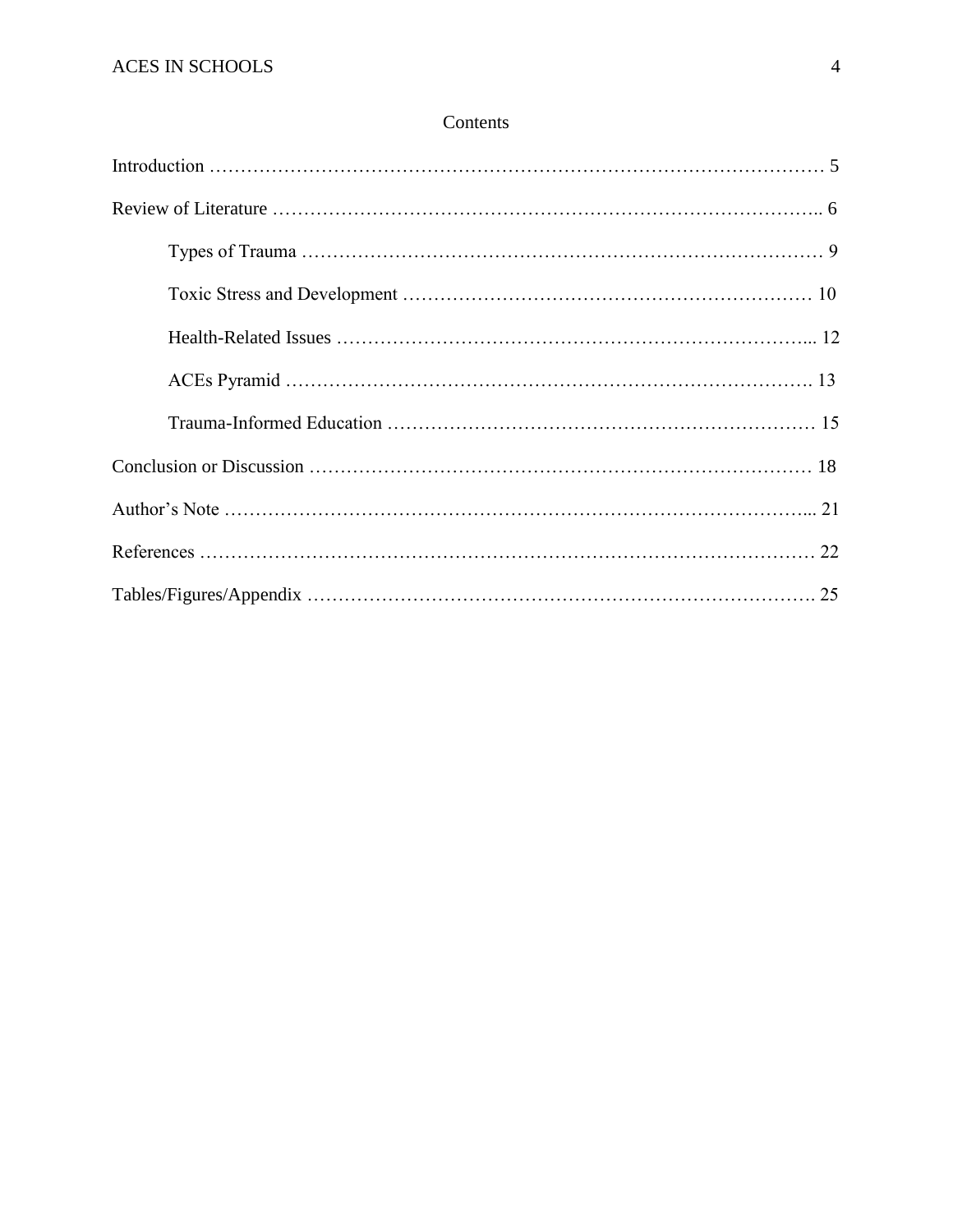#### **Introduction**

The word "trauma" creates a picture of despair, heartache, and damage. Typically when thinking of trauma, the society may view trauma as a physical harm where one can see the damage done. In recent years, the realization of what trauma is has changed. Trauma can impact not only a person's physical health, yet it can damage an individual's mental and emotional health as well. Researchers have been conducting studies on adverse childhood experiences (ACEs) (Felitti et al., 1998). ACEs are potentially traumatic events that can have negative, longlasting effects on an individual's health and well-being (Sacks, Murphey, & Moore, 2014). The potential long-term effects are discussed further in the paper to explain the harmful impact ACEs can have on an individual's life. The effects of trauma may not be seen until years down the road and impact an individual's in all aspects of their life.

The ACEs study was created by a team of researchers who were working towards understanding the relationship between health risk behaviors and exposure to adverse childhood experiences. Through a series of studies, the researchers found that there is a strong correlation between health risk behaviors and trauma experienced as a child which could unlock more knowledge about the human brain and body (Felitti et al., 1998). After the discovery of ACEs being connected to health related issues, more states began to conduct their own research in their states in order to discover their own ACEs prevalence. With the new found evidence (Sacks et al., 2014), states are beginning to wonder what can be done to prevent such health related issues? How can ACEs be less common in our state and community? Before states can take action towards preventing such an issue, researchers as well as the public need to understand what adverse childhood experiences are and how they impact the human body, mind, and soul. The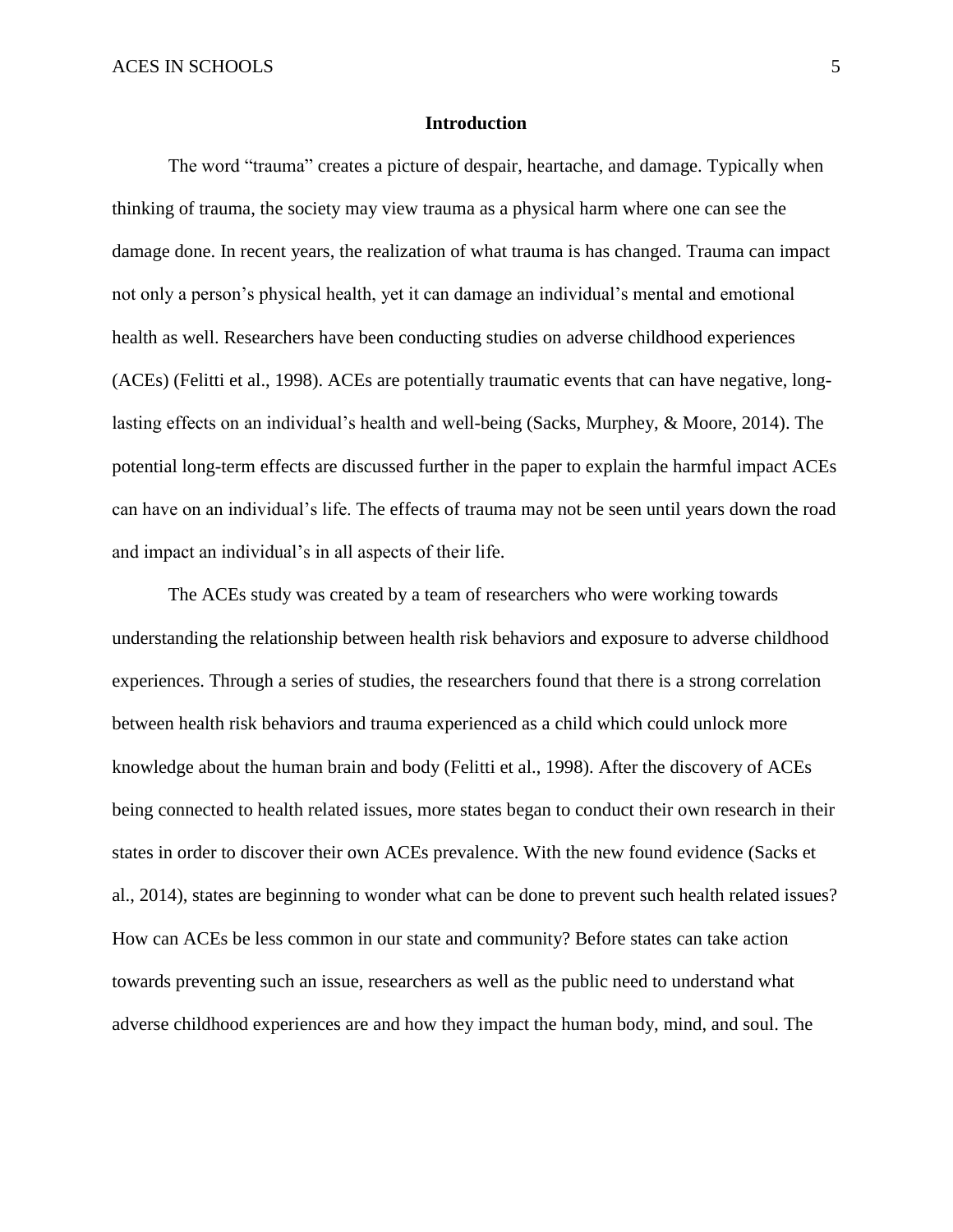purpose of this capstone paper is to shine light on ACEs as well as the harmful impacts on children and begin to incorporate trauma-informed care into school systems.

## **Review of Literature**

Adverse childhood experiences have been shockingly common among the general population across the Unites States. During the ACEs study conducted from 1995 to 1997, researchers surveyed more than 17,000 adults about any of nine childhood experiences and almost 70% of the participants reported to have experienced at least one ACE (Felitti et al., 1998). As more researchers began to conduct ACEs studies, the adverse childhood experiences broke down into two categories with the number of experiences condensing into eight. The first category is childhood abuse which includes physical, psychological, and sexual abuse. The second category is household dysfunction which includes substance abuse, member imprisoned, mental illness, adult violence, and parental separation or divorce. A case of childhood abuse refers to the child as the target, whereas household dysfunction refers to events among adults living in the same household (Gunmunson, Ryherd, Bougher, Downey, & Zhang, 2013). ACEs are traumatic events that can dramatically upset a child's sense of safety and well-being (Central, 2016). The silent epidemic of adverse childhood experiences happening in the United States which today's society is not aware of is frightening.

About half of children (46%) in the United States have experienced at least one adverse childhood experience with economic hardship being the most prevalent across states (Sacks et al., 2014). When families experience economic hardships, the implications to follow can be damaging to a child's body, mind, and sense of well-being. In a study in Wisconsin, researchers found that respondents with \$25,000 or less annual income a year are twenty-seven percent less likely to report no ACEs and nearly twice are likely to report four or more ACEs (Children's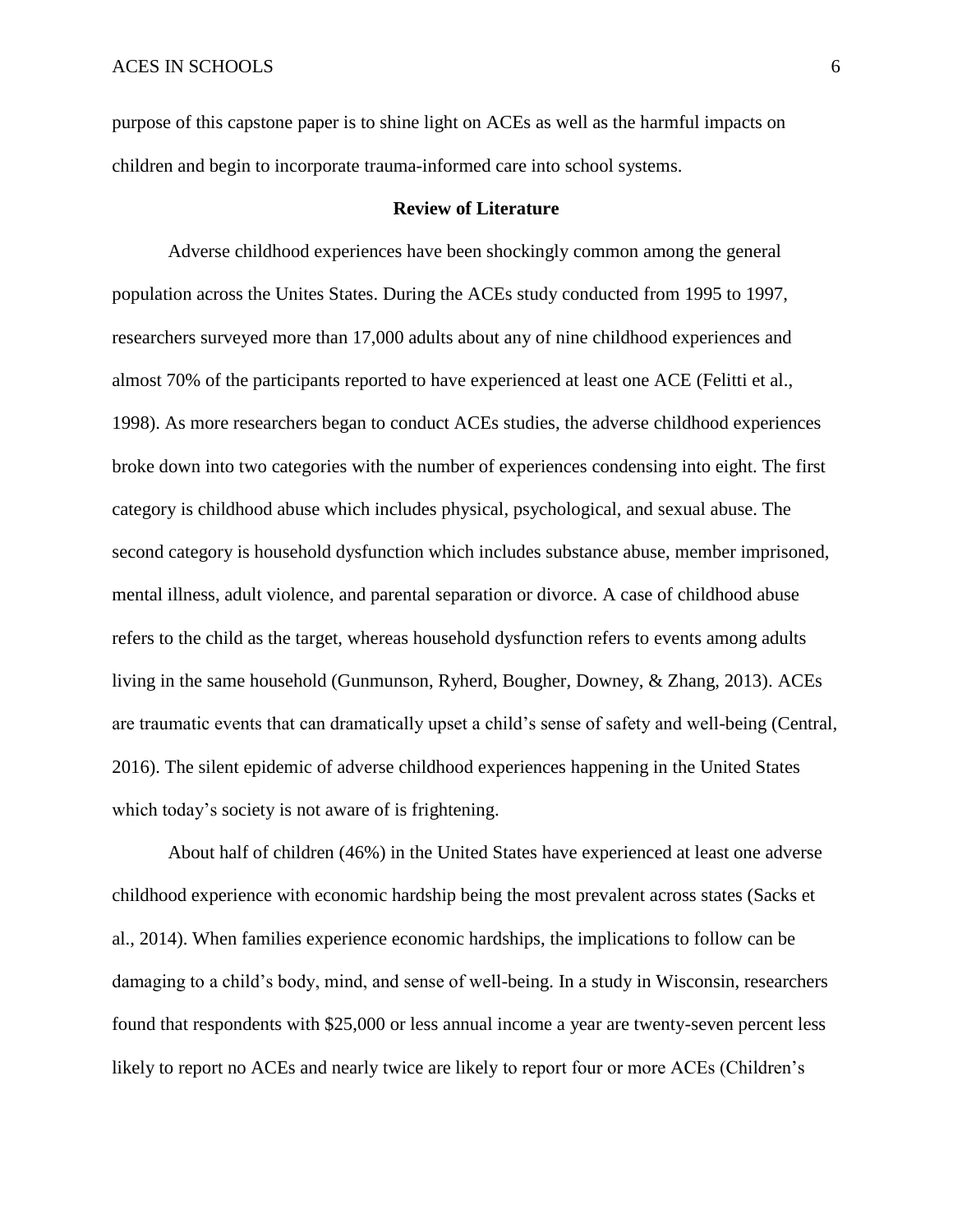Trust, 2012). More than one in four children has been exposed to economic hardship before the age of five. The shocking findings do not stop there as research shows that one in five has experienced parental divorce or separation, one in ten has lived in a household where an adult has an alcohol or drug problem, and more than one in ten children across the United States has experienced three or more adverse childhood experiences before the age seventeen (Sacks et al., 2014).

With such alarming high statistics being reported across the United States, what would those statistics look like if one focused on the Midwest? For the purpose of this paper, the three states that were analyzed were Iowa, Wisconsin, and Minnesota. In Iowa, fifty-five percent of Iowa adults have experienced at least one ACE with childhood emotional abuse being the highest rated at twenty-eight percent (Gudmunson et al., 2013). In a study focusing only on children birth to age seventeen, Iowa had the highest ACE experience to be divorce (22%) with economic hardship to be a close second (22%). The 3<sup>rd</sup> highest ACE experienced in Iowa was alcohol abuse (13%) with mental illness (13%) and domestic violence (8%) to follow (Sacks et al., 2014). Iowa's numbers are not far behind the national data since economic hardship and divorce are common across the United States.

In addition to Iowa, Wisconsin and Minnesota's numbers are concerning as well. Specifically, Wisconsin reported that fifty-eight percent of their residents have experienced an ACE with twenty-one percent experiencing two ACEs, twenty-five percent experiencing three ACEs, and fifteen percent experiencing four or more ACEs (Children's Trust, 2012). Wisconsin noted that economic hardship increased the likelihood of individuals experiencing more ACEs than those who are more financially stable. In the National survey for children ages birth to seventeen, Wisconsin reported the highest level of economic hardship between the three states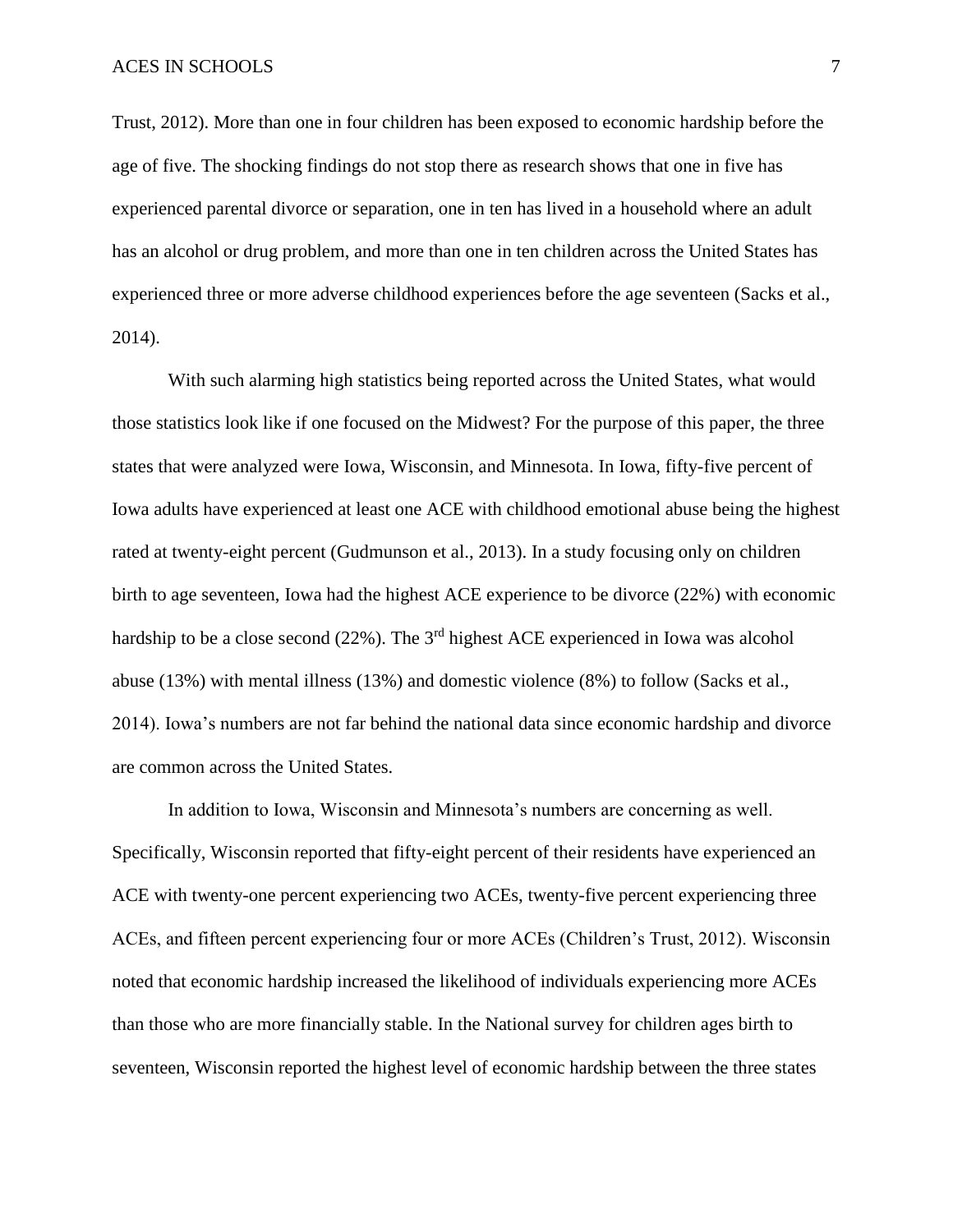#### ACES IN SCHOOLS 8

with their number being twenty-five percent. Divorce was the second highest in their state being twenty percent prevalent with alcohol and mental health being ten percent and violence eight percent in their state (Sacks et al., 2014).

With Iowa and Wisconsin being close to national statistic, it comes as no shock that Minnesota has relatively the same statistics as its Midwest counterparts. Minnesota's statistics are as follows: economic hardship (22%), divorce (20%), alcohol (13%), and mental illness (9%) (Sacks et al., 2014). The state reported that nearly fifty-five percent of all Minnesotans have experienced one or more ACE in their childhood (Minnesota, 2013). Over half of the populations in each of these states have experienced an adverse childhood experience before the age of eighteen and those numbers are only growing.

Nearly 20 million children in the United States alone have been abused, neglect, and traumatized which opens those children up to problems such as anxiety, impulsivity, aggression, sleep problems, depression, respiratory and heart problems, vulnerability to substance abuse, antisocial and criminal behaviors and school failure (Plumb, Bush, & Kersevich, 2016). There has not been much light shed on the problem or impactful components of ACEs yet research is beginning to grow in recent years. There is a positive correlation between ACEs and difficulties across the lifespan which have been previously mentioned. With all those problems for children who have experienced ACEs slowly surfacing, researchers are struggling to get the information out the public about the serious issues connected to childhood trauma. As the research continues to become more widely known, schools may wonder what to do now that they are aware of the issue.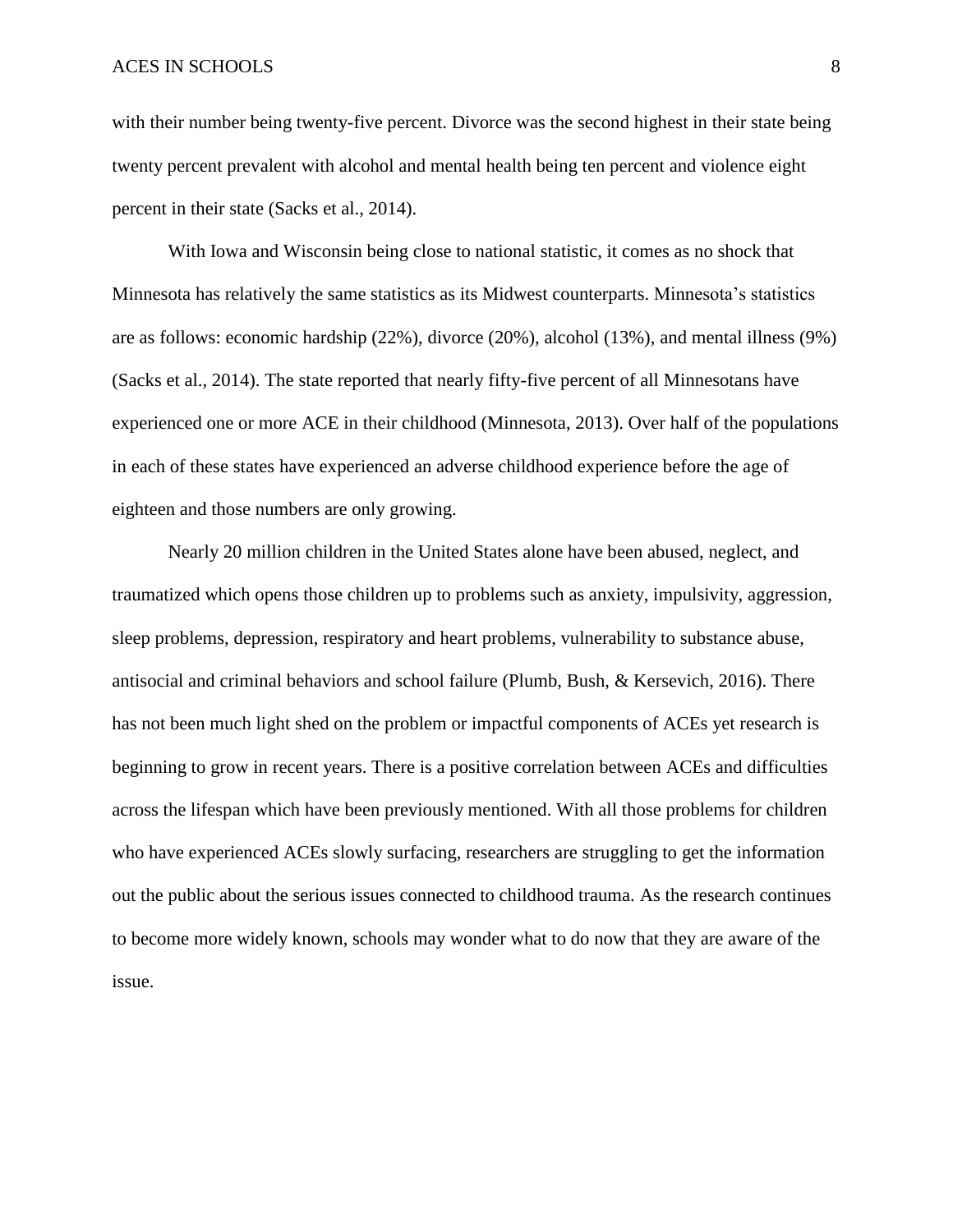### **Types of Trauma**

In order to understand how to prevent ACEs, one must understand the damaging effects of trauma throughout a child's life lifespan. Although ACEs focus on eight categories of types of trauma, the National Child Traumatic Stress Network Core Data set covers broader criteria of traumas which includes:

(a) sexual abuse/maltreatment; (b) sexual assault/rape; (c) physical abuse/maltreatment; (d) physical assault; (e) emotional abuse/psychological maltreatment; (f) neglect; (g) domestic violence; (h) war/terrorism/political violence inside the United States; (i) war/terrorism/political violence outside of the United States; (j) illness/medical trauma; (k) injury/accident; (l) natural disaster; (m) kidnapping; n) traumatic loss, separation, bereavement; (o) forced displace-ment; (p) impaired caregiver; (q) extreme personal/interpersonal violence (not reported elsewhere); (r) community violence (not reported elsewhere); (s) school violence; and (t) other trauma (any type of trauma not previously captured) (Pynoos et al., 2014, p.11).

Within their data collection, the degree or type of trauma as well as the multiple traumas were also taken into consideration when collecting their data. There are three types of trauma an individual can experience: acute, chronic, and complex. Acute trauma occurs during a single event such as a natural disaster or family member suicide. Chronic trauma occurs when there is repeated exposure to assaults on the mind or body such as repeated sexual abuse or domestic violence in a home. Complex trauma occurs when an individual is exposed to chronic trauma, generally by a primary caregiver, and the impact of expose happens over a long period of time (Plumb et al., 2016). The impact of trauma from an adverse childhood experience can damage the brain development which is different depending on the stage of development and the type of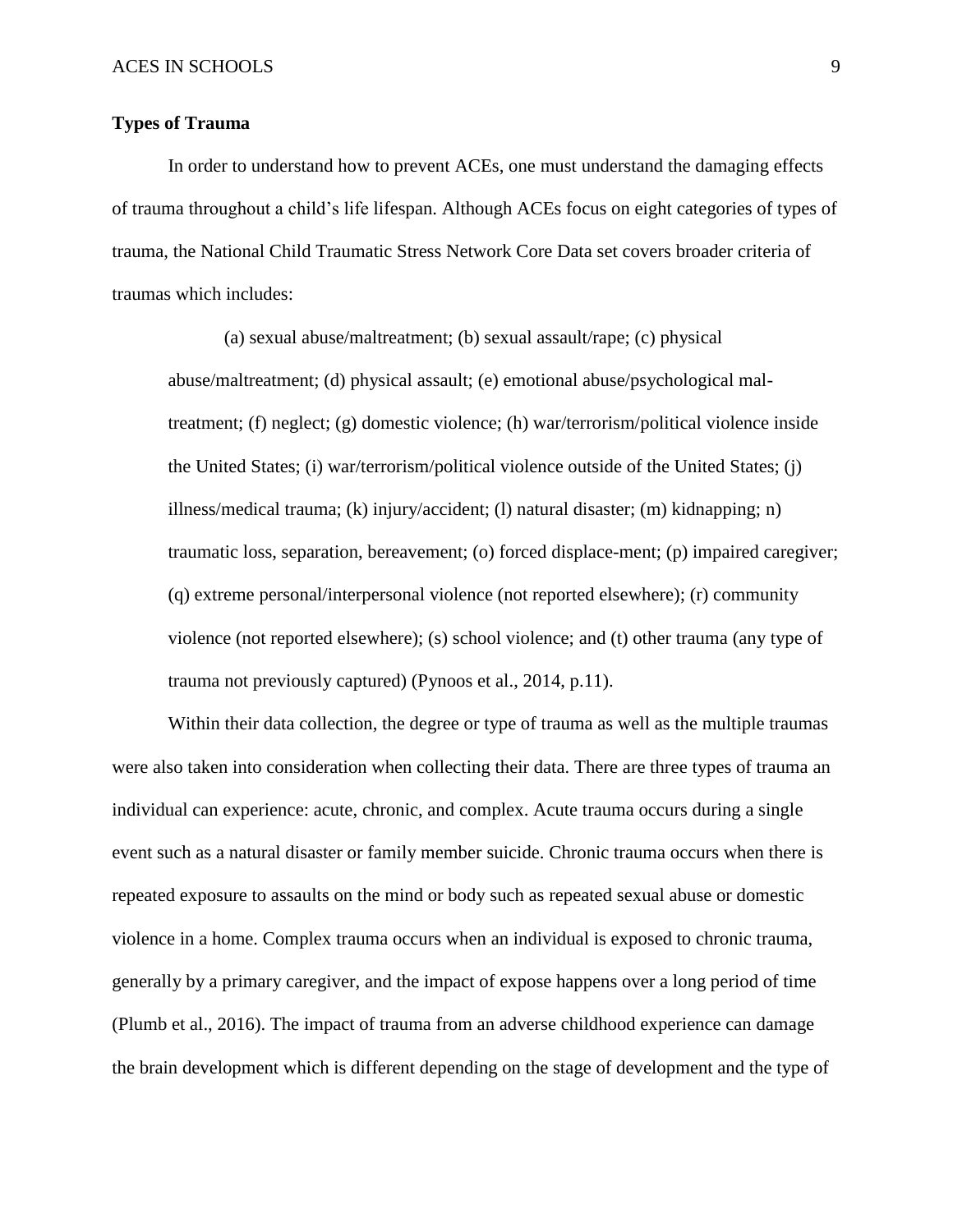#### ACES IN SCHOOLS 10

trauma. When the trauma is accepted as real and the experience of the individual is validated, the effects are short-term and have few or no lasting detrimental impacts on an individual's wellbeing (Whitfield, 1998). The trauma are processed and expressed in a healthy way which helps the individual heal quickly and "bounce back" so to speak.

Trouble occurs for individuals when they or others deny or invalidate the impact trauma has on their lives. For example, when an adult in their lives diminishes the event such as sexual abuse or says it never happened, the individual will never be able to process about what happened to them or may not be able to heal completely from the adverse effects of chronic or complex trauma. In order to heal from trauma caused by adverse childhood experiences, the individual must be able to grieve the associated pain cause by the event. In order to grieve, the individual must remember the trauma well enough to name is properly such as "I was raped by my father." Remembering the trauma is the key to healing and resolving the adverse effects of trauma which may be difficult for most individuals (Whitfield, 1998). Extensive research has been done to link the exposure to traumatic events such as abuse, neglect, or household dysfunction and the growth of the brain (Plumb et al., 2016).

#### **Toxic Stress and Development**

When an individual experiences stress or feels threatened, the body responds by increasing the heart rate, blood pressure and muscle tone. Learning to cope with stress is a natural and important part of child brain development; however, the toxic stress induced by trauma can be harmful to a developing brain and body (Gudmunson et al., 2013). Toxic stress refers to strong, frequent, or prolonged activation of an individual's body stress management system (Central, 2016). As individuals grow and develop, their brains develop from the bottom up and the inside out. First part of our brain to develop is the "downstairs" which is responsible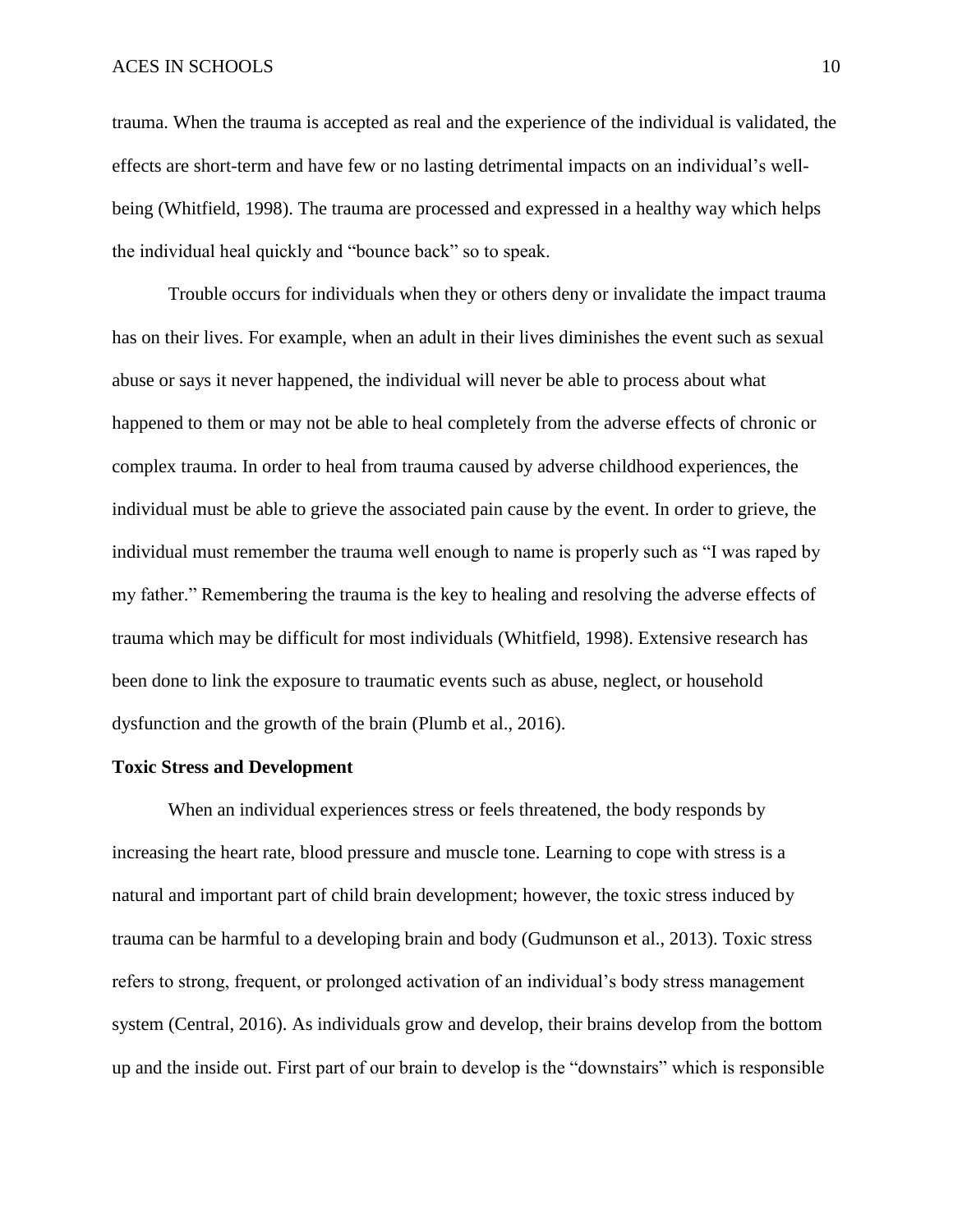for regulating breathing, heart rate, and other basic functions. The downstairs part of our brain provides the survival reaction to high levels of stress with a fight, flight, or freeze response (Central, 2016). The central nervous system, which includes the brain and spinal cord, can be affected directed by ACEs and is developing throughout childhood and into adulthood. The limbic system regulates functions such as emotional control, heartbeat, physical balance, as well as the fight, flight, or freeze response. If these parts of the brain are damaged during trauma, an individual will struggle with their body's stress response, social cues and language, ability to sleep, wake, breathe, and relax, as well as sexual behavior (Plumb et al., 2016).

Other critical parts of the brain that can be damaged during trauma are the mid-brain and cerebral cortex. The mid-brain develops between birth and age six and can impact an individual's motor function, coordination, and spatial awareness. The cerebral cortex is responsible for an individual's high functioning tasks such as synaptic pruning which begins at age three and is most active is growth at age six (Plumb et al., 2016). This part of the brain is connected to what is called the "upstairs" part of our brain that is responsible for higher functioning such as decision-making, setting priorities, and building relationships is not fully developed until age twenty-five (Central, 2016). If these parts of the brain are damaged, an individual will have difficulties in planning, problem-solving, use of language, and develop higher order of thinking (Plumb et al., 2016). The upstairs helps an individual to regulate the more impulsive, reactive downstairs part of our brain (Central, 2016).

During high levels of stress, the brain begins to function from the downstairs part of the brain causing an individual's body to react. When a child is experiencing an ACE which causes high levels of stress, the body begins to activate a prolonged stress state which can lead to disruptions in the brain development, increase stress-related diseases and cause cognitive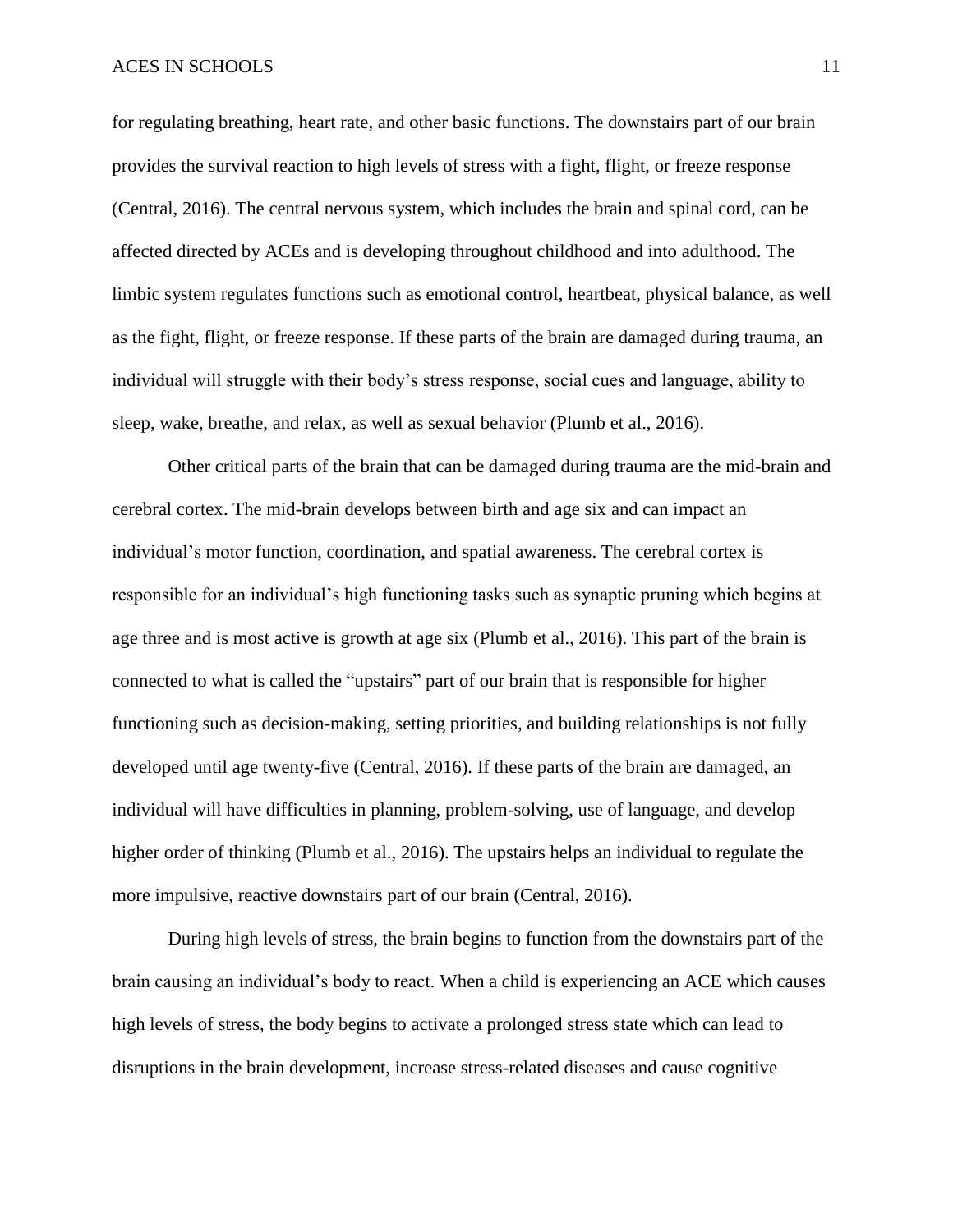#### ACES IN SCHOOLS 12

impairment. The more adverse experiences a child encounters during childhood, the greater likelihood of that child having developmental delays and health related issues such as heart disease, diabetes, substance abuse, and depression (Gudmunson et al, 2013).

The toxic stress experienced by children who have an ACE can wear on the body. Studies have shown that individuals who have had an adverse childhood experience or more increase their risk of developing health issues caused by stress. The more ACEs an individual encounters in their childhood, the higher their chances are for health-risk and complications such as heart attacks, kidney disease, diabetes, and more. If an individual has 3 or more ACES, their chances of developing a heart disease increases by 150% (Gudmunson et al., 2013). Stress alone can cause the body to attack itself and produce damage throughout the lifetime. When individuals experience stress or trauma, they can begin to develop unhealthy coping mechanisms which can later lead to health-risks as well.

#### **Health-Related Issues**

Exposure to ACEs is collected through a survey where individuals are asked to answer yes or no to ten questions related to the eight ACEs categories. If the individual can answer yes to a question, they are giving a point. At the end of the survey, individuals will add up their number of yes answers to receive an ACE score (Stevens, 2017). Please refer to Appendix B to see the variety of questions that are asked in an ACEs survey. ACEs research has shown a strong correlation between experiencing childhood trauma and health-risk for physical, mental, and social aspects. For example, the higher an individual's ACE score, the higher their risk for physical health-risk (Central, 2016). As that number of childhood trauma continues to grow, an individual's mental health increases at an alarming fast rate. When the score is four or more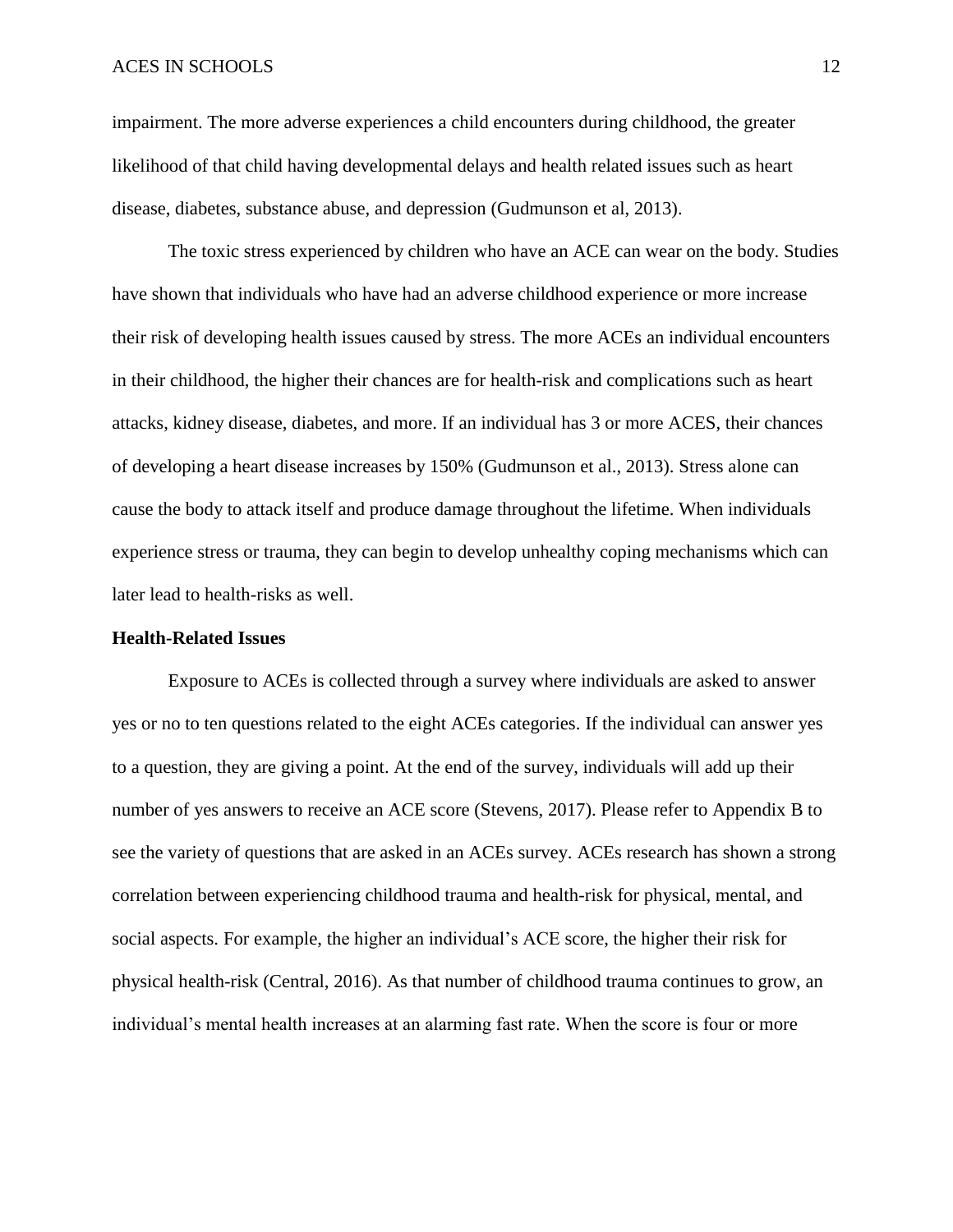ACEs, an individual is 2.5 times more likely to rate their mental health as "not good" (Central, 2016).

This may be related to the report of 2.5 times more likely to have limits in activities due to those physical, mental, and emotional problems linked to ACEs. These negative components are due to the biological and psycho-social factors such as negative role models, unhealthy coping habits, high levels of stress and so forth. A study was conducted to analyze health-related issues to the association of having an ACE score revealed a wide variety of health-risk behaviors and conditions (Chartier, Walker, & Naimark, 2010). Common risk-factors and poor health associated with ACEs were as follows: smoking, alcohol abuse, obesity, illicit drug use, injection drug use, multiple somatic symptoms, poor self-rated health, and high perceived risk of AIDS (Anda, Butchart, Felitti, & Brown, 2010). All the risk-factors could lead to serious health issues or possibly early death.

#### **ACEs Pyramid**

The ACEs study created a pyramid to explain how ACEs are strongly related to developing these risk factors and continue to impact an individual throughout their lifespan. Appendix A contains the ACEs Pyramid to give a visual representation of the various levels an individual may go through during their lifetime. At the bottom level, there is the adverse childhood experience. This experience may lead to disrupting the neurodevelopment of the brain which could lead to a variety of concerns for a growing child. The next level of the pyramid is social, emotional, and cognitive impairment where an individual can begin to fall behind developmental from their peers. As an individual continues to climb the pyramid, the next level is the adoption of health risk behaviors such as smoking. Smoking can lead to the fourth layer of disease, disability, and social problems which may push the individual to the final step on the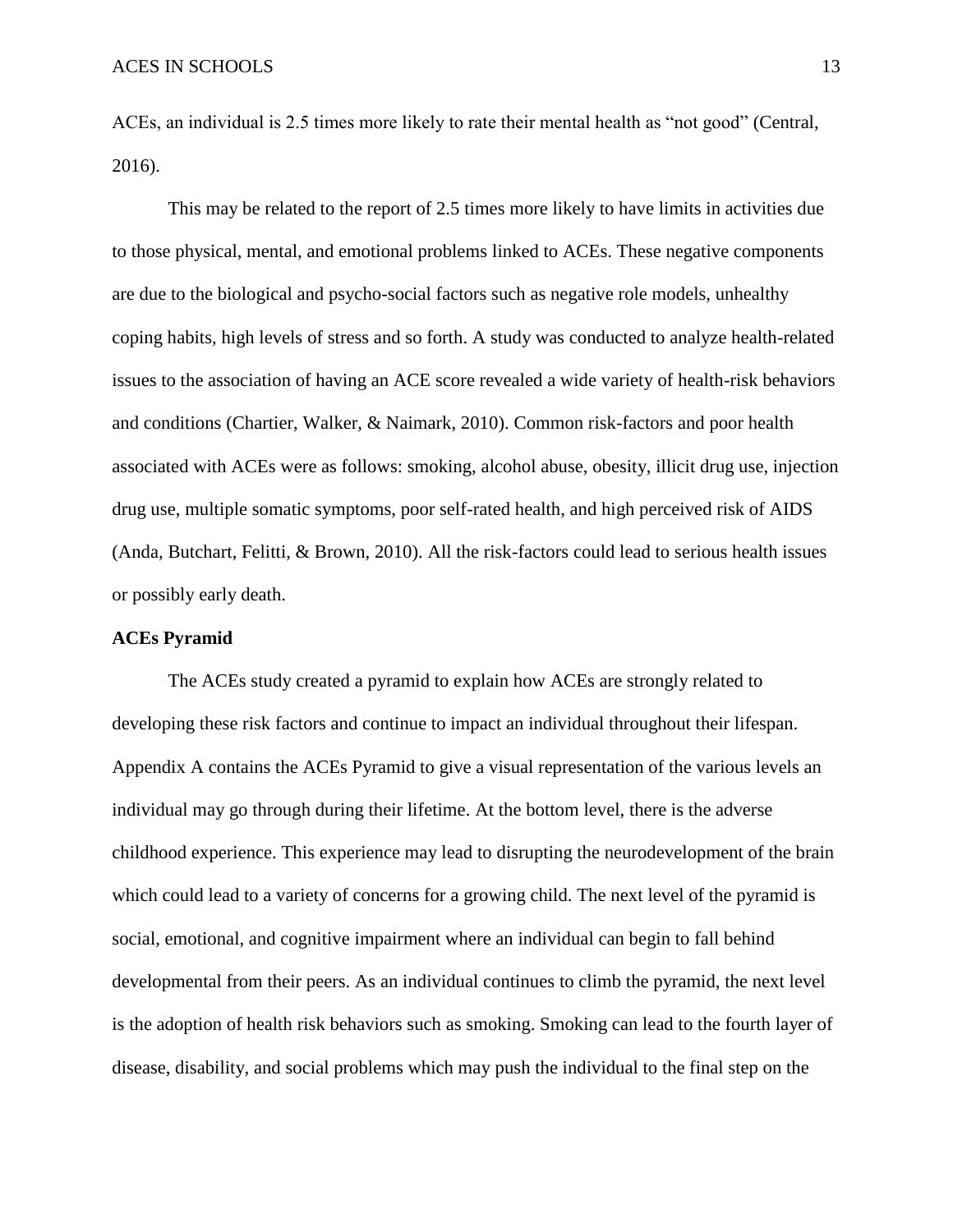ACEs pyramid, premature death (Layne, Briggs, & Courtois, 2014). The sequence of layers may go as follows: adverse childhood experience, depression or anxiety, overeating, diabetes, heart attack, and premature death (Central, 2016).

If an individual began to escalate through the ACEs pyramid, they can begin to fall fast into serious health-risks. The problem with adverse childhood experiences is that they are often overlooked or ignored as a serious mental issue. Perhaps an individual is not showing any physical signs of trauma yet they are suffering mentally. ACEs have been associated with depressive disorders, anxiety, panic reactions, sleep disturbances, memory disturbances, and poor anger control (Anda et al., 2010). Depression is six time more likely to occur in individuals who have four or more ACEs throughout their childhood. Depression is one of the most common mental health disorders in the United States today (Central, 2016). Such mental health issues can impact a child's learning, social skills, and development.

As ACEs continue to go unnoticed or schools continue to be uneducated about them, children will continue to suffer the consequences of unresolved health issues due to adverse childhood experiences. In the past twenty years, ACEs studies have begun to pop up all over the United States as states begin to gain more interest in the topic (Sacks et al., 2014). Health-related issues sparked the interest of neuro-biologist as they began to study the effect of ACEs on the brain. This lead to the study of health concerns for the body which continued to stretch into mental health issues. Schools are beginning to develop their own studies and prepare their staff with the necessary tools to help children who have experienced ACEs. The silent cycle of trauma will not be stopped without interventions and best addressed by the educational system (Plumb et al., 2016). In order to decrease the long-lasting impact that ACEs can have on an individual, the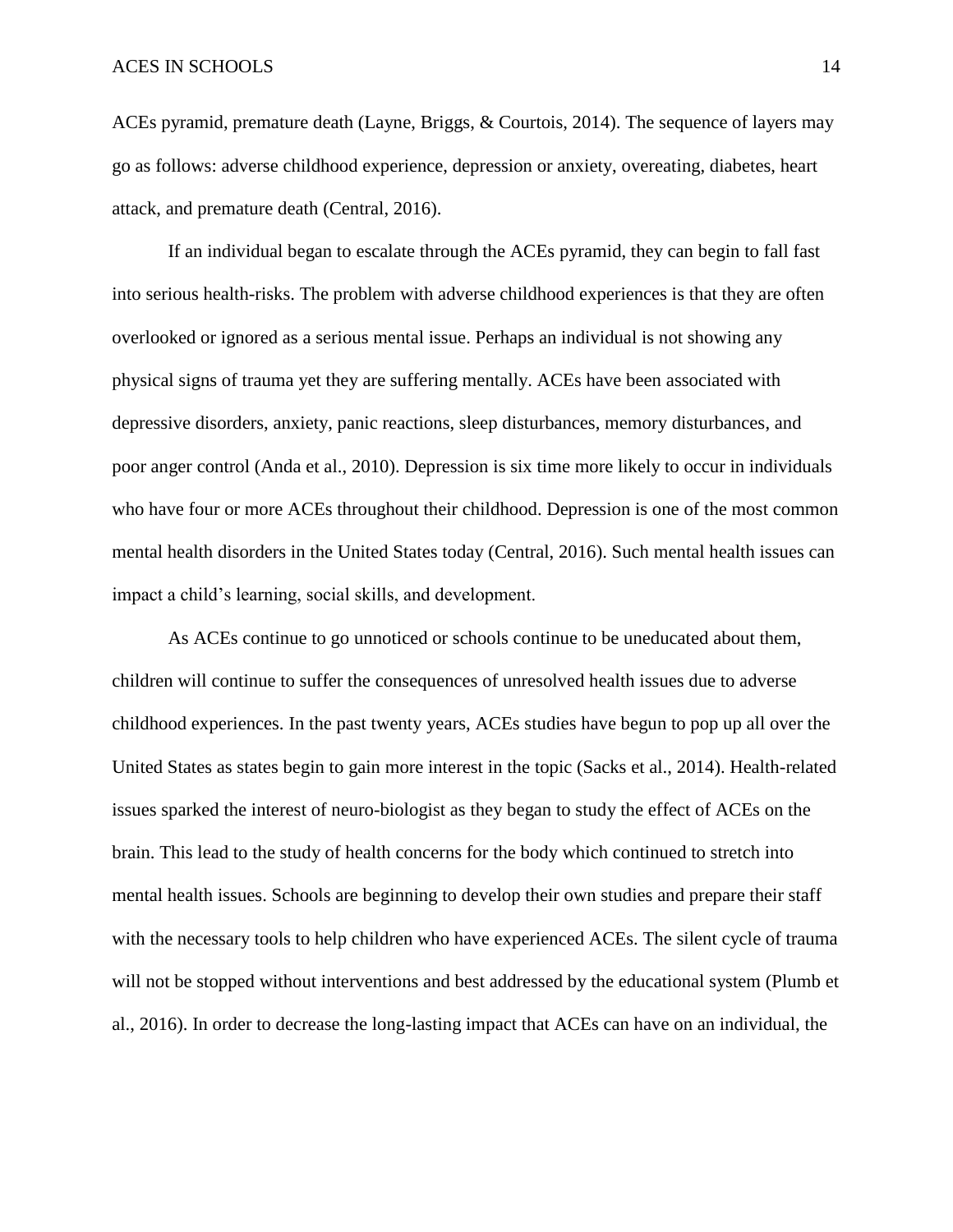school system has to look at how they address children who may act out or shut down within a classroom.

#### **Trauma-Informed Education**

Children who are experiencing high levels of toxic stress due to an ACE or multiple ACEs are unable to achieve their full academic potential. Like stated previously, ACEs can change a child's brain chemistry and structure thus placing the child behind in emotional, mental, and physical health (Plumb et al., 2016). The child will begin to act out through behaviors or fall behind in their abilities to learn. This can be problematic in the school setting due to the inability to understand why a child is acting in a certain way or what is causing the child to fall behind academically. Research has been done to alter the question of "what's wrong with you?" to "what happened to you?" (Bloom & Sreedhar, 2008). By changing the way schools look at behaviors and learning delays for children who have encountered adverse childhood experiences, school personnel can begin to help and understand the child's actions and behaviors.

Trauma-informed education is important to incorporate into the school system to place preventative practices. Researchers have developed a curriculum to teach systems about the importance and improvements trauma-informed care can have for their clients (Strand, Abramovtiz, Layne, Robinson, & Way, 2012). The key concepts of the program are focused on learning about the impact that traumatic experiences have on an individual's: personal characteristics, life experiences, current circumstances, etc. Trauma can often generate secondary adversities, life changes, and be distressing on all aspects of a child's life. With traumatic experiences, children can react in a wide range of emotions and behaviors such as the fight, flight, or freeze response to trauma which was discussed earlier (Strand et al., 2012). If adverse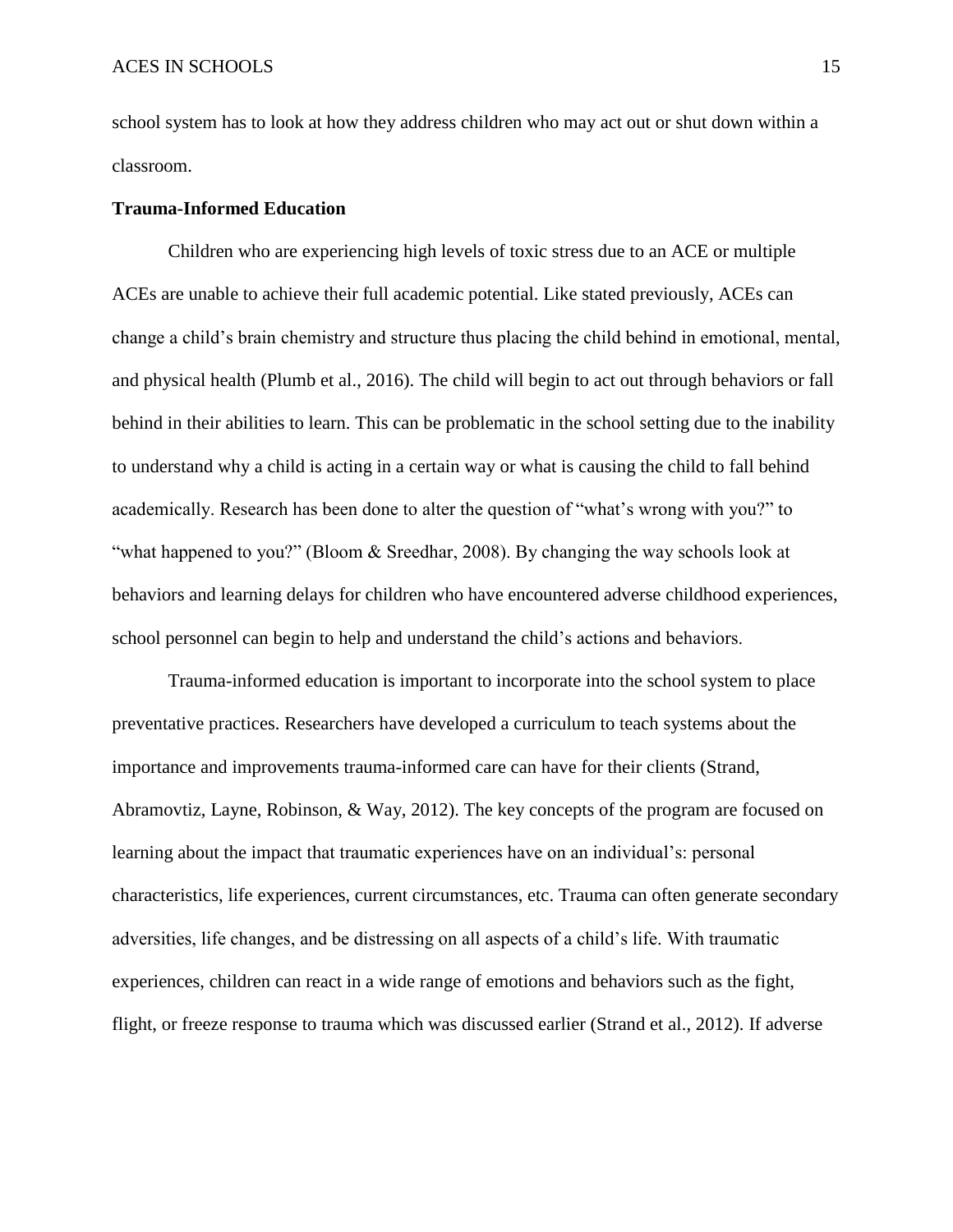childhood experiences were understood or caught at an early age for individuals, schools could begin to re-teach or model for the children healthy coping mechanisms.

With the trauma-informed education system, school personnel would learn about the severe health complications that could emerge years after the trauma has occurred. In order to truly understand the need for trauma-informed education, school personnel would be shocked to learn about the strong correlation between health-risk and ACEs. As stated before, severe health concerns such as heart disease and depression are connected to having experiences one or more adverse childhood experiences before the age eighteen (Anda et al., 2010). The research surrounding trauma-informed care discusses the challenges associated with response and recovery from those ACEs as well as the damage that can be done (Strand et al., 2014).

Through the research surrounding trauma-informed education, school personnel need to be sensitive to the reality of traumatic experiences in the lives of most children and their families. By taking the trauma-informed approach to the school system, the environment will focus on healing from physical, psychological, and social injuries caused by those adverse childhood experiences (Bloom & Sreedhar, 2008). There are three pillars of trauma-informed care in which schools should begin to make the transition. Safety, connections, and managing emotions are the key pillars in healing from trauma (Bath, 2008). Schools must provide a safe and nurturing environment for students to learn and grow in where they can begin to regulate their body's high stress reaction. Children need to feel safe emotionally and physically which can take the shape through different forms. When creating a safe environment for learning, schools need to consider consistency, reliability, availability, honesty, and transparency (Bath, 2008). School personnel may be available at a wide variety of times for students as well as having consistent teachers and familiar faces throughout the day.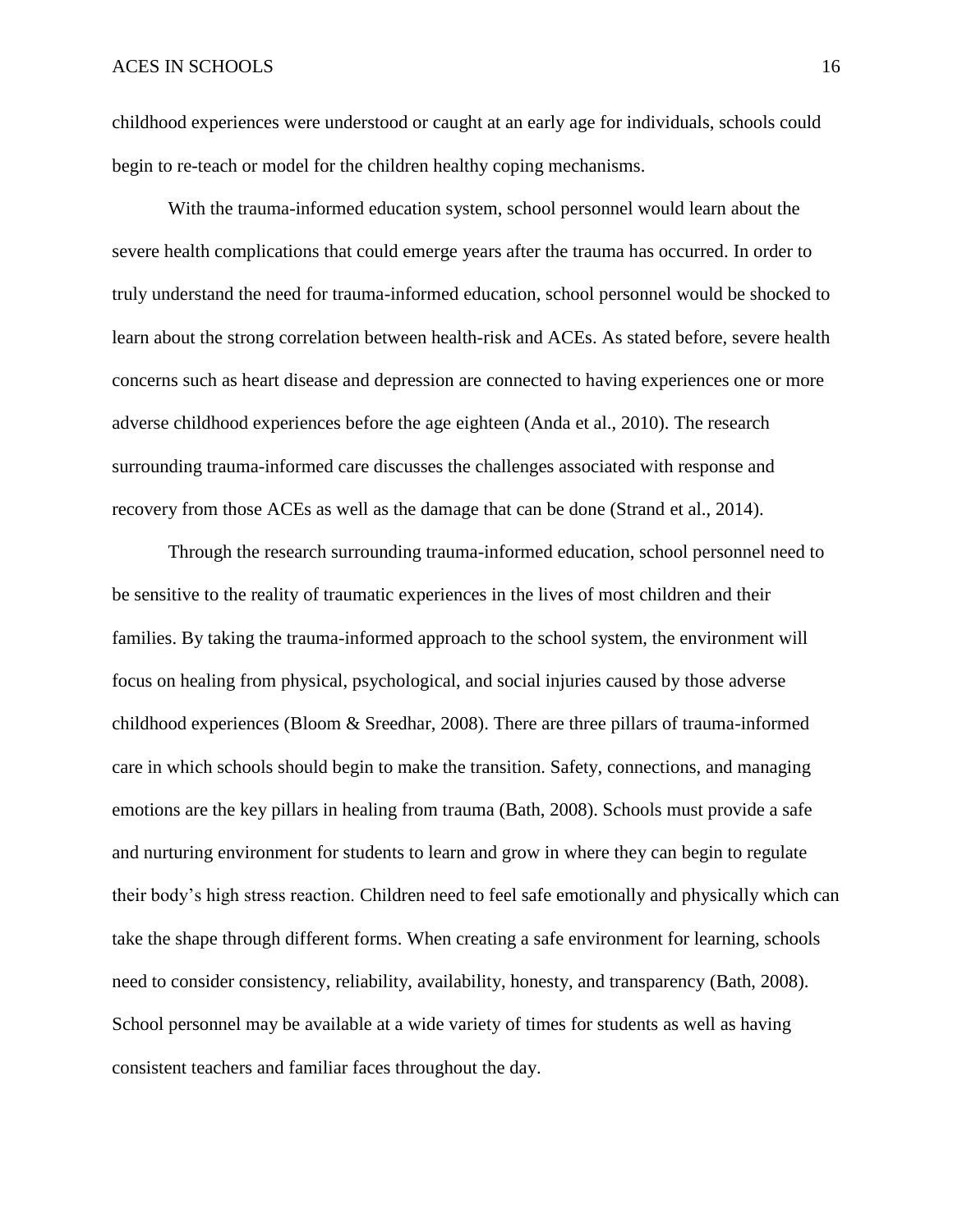Trustworthiness and transparency have been discussed by other researchers in the field of trauma-informed care. Harris and Fallot (2001) molded the five primary trauma-informed care principles which elaborate on the importance of safety, transparency, choice, collaboration, and empowerment. Transparency considers the open discussion and decisions that are being made in regards to the student or students. By involving the students with the conversation, this begins to establish a trust between student and school personnel thus creating an emotionally and physically safe environment.

Once the safe environment has been created, all school personnel can begin to become positive role models for children within their school system. How are school personnel treating the children who they interact with each day? What message are they sending to children? When children experience trauma, they begin to associate adults with negative emotions they have developed such as hostility, suspicion, or avoidance. The goal for school personnel is to alter the student's outlook on emotions and begin to associate positive emotions with adults in their lives such as happiness, joy, or the feeling of security (Bath, 2008). These positive emotions can be accomplished through collaboration or partnership. School personnel can work with students in order to find a solution that works for all parties involved. Leveling the power differences can be done through practices such as restorative circles.

A restorative circle brings all parties together who are involved in a particular situation such as problem solving a classroom issue, student success team, or an emotional response to an event. The goal of a restorative circle is to gain an understanding and explore how the situation has affected those involved. What can be done to make things right or better? These circles are a good combination of listening and supporting one another involved in order to identify problems as well as solutions (O'Grady, 2017). With this type of practice, choice and empowerment are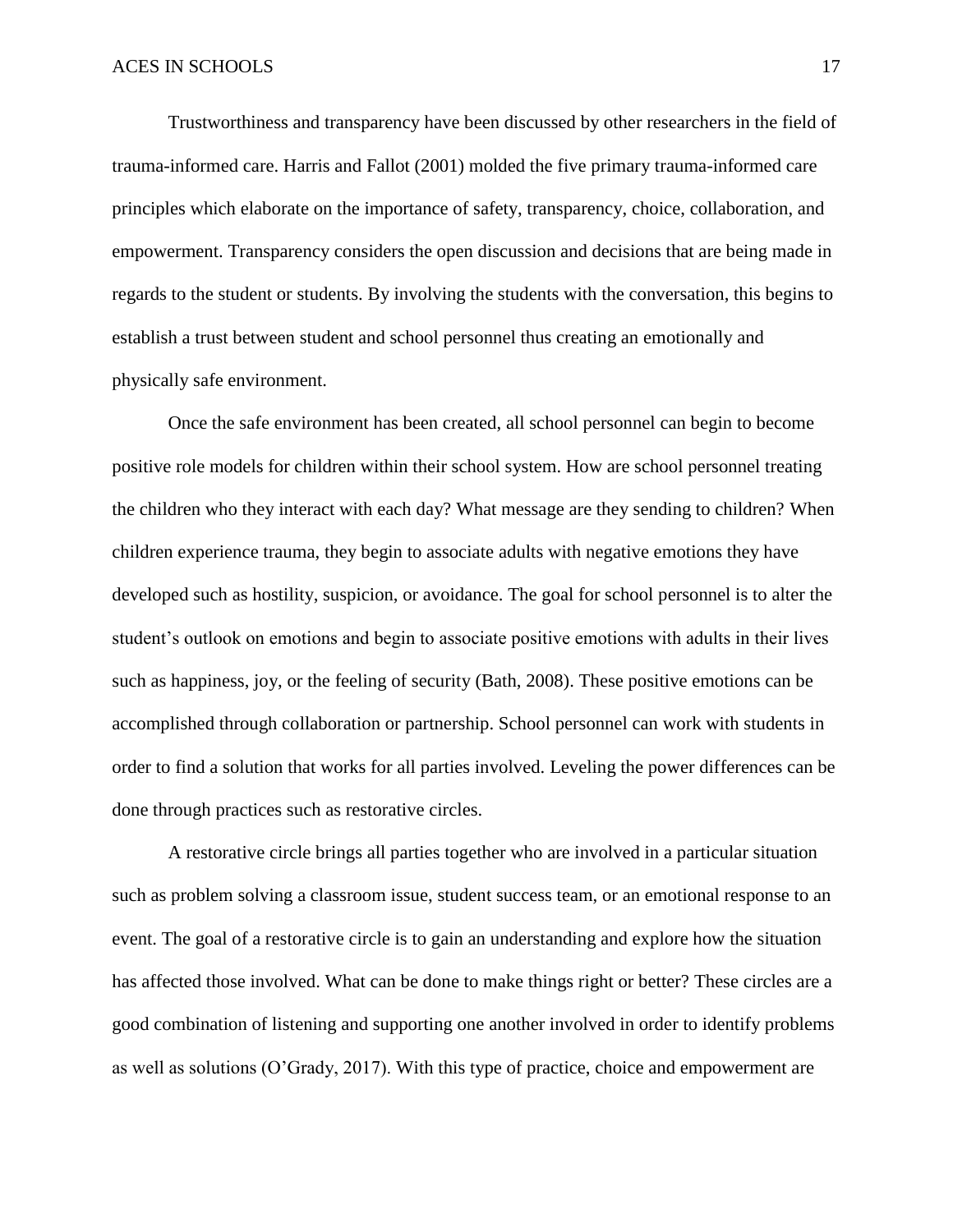#### ACES IN SCHOOLS 18

giving to a student which is part of the five principles of trauma-informed care according to Harris and Fallot (2001). They are allowed to speak their mind without judgement, giving feedback from peers or school personnel, making those important connections with adults, and becoming empowered to handle situations on their own.

As children begin to become a part of the discussions, the third pillar of trauma informed care is managing emotions. This ties back to when the child is responding to events in a constant flight, fight, or freeze response. The individuals have not learned about healthy coping skills or how to manage stress or anger in a way that is helpful instead of hurtful. School personnel using trauma-informed education would be teaching and supporting children as they learn new ways of effectively managing their emotions and impulses (Bath, 2008). As they make strong connections with adults, they will start to learn how to self-regulate. This could be a topic of a restorative circle or a powerful discussion between a trusting adult and student. Numerous schools across the country have been beginning to educate their staff about ACEs and traumainformed education (O'Grady, 2017). With high rates of improvements across the board, more schools and states need to become educated on trauma-informed care principles.

#### **Discussion**

The research behind the harmful, long-lasting effects of ACEs is concerning. The purpose of this capstone paper is to reveal and discuss what ACEs are and how states and schools can begin to prevent them. Hopefully by shedding light on the topic, schools and states will begin to put forth efforts such as trauma-informed care and restorative circles into practice in their school systems.

As the ACEs studies continue to pop up throughout the country, one may wonder how accurate the numbers and statistics. The ACEs survey that participants have been asked to fill out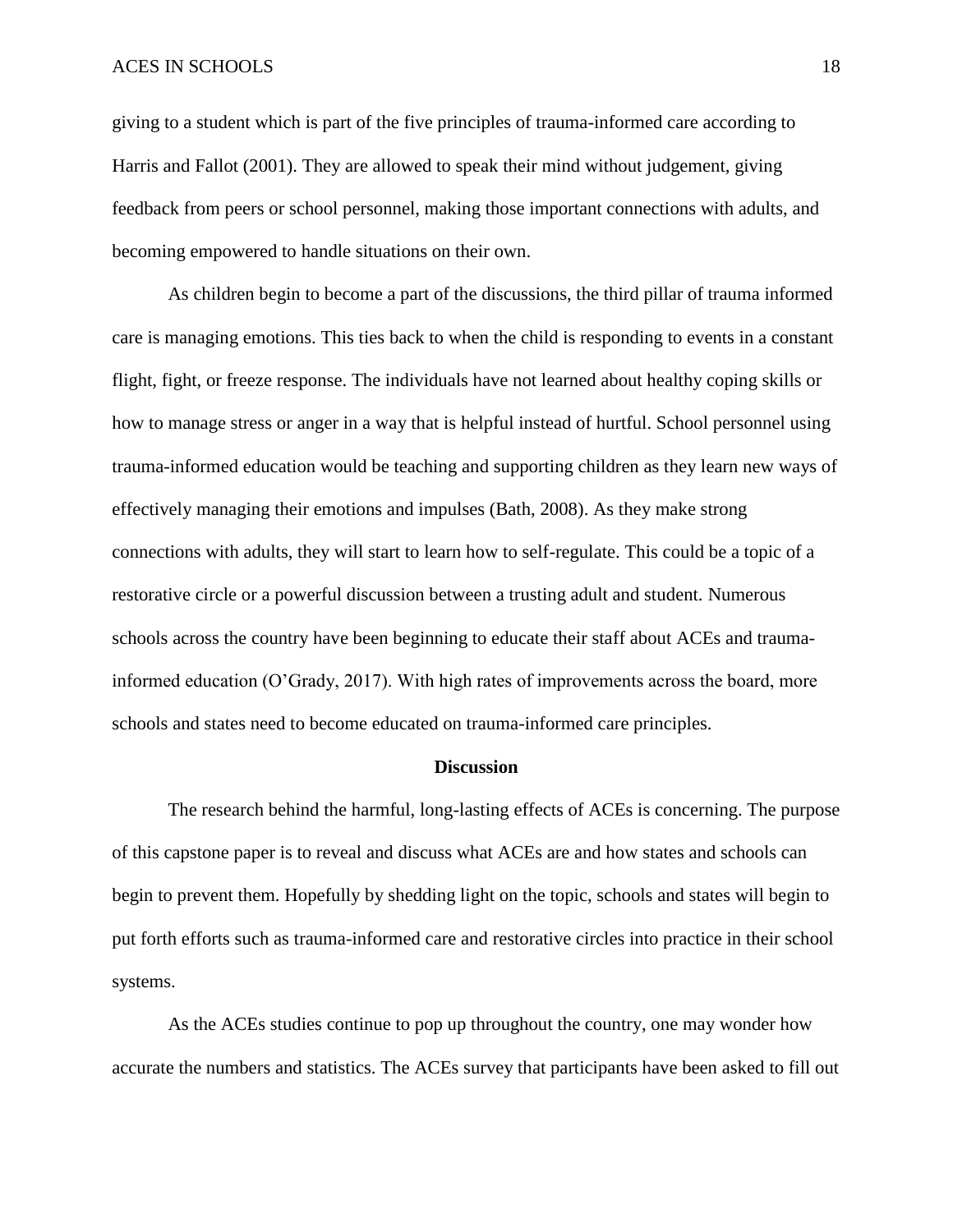#### ACES IN SCHOOLS 19

is reliant of honest answers to questions concerning a variety of traumatic events. Do people answer honestly? Do they choose not to report certain topics? These are the types of questions which cannot be answered yet. With the statistics as high as they are, it would be tragic to learn about the number of unreported types of traumas. Fueled with the information society has gained through research, we, as a country, need to take a good look at how school systems prepare school personnel to handle children who have experienced trauma.

A possibility for schools would be to reach out to their students to fill out an ACEs survey. There has not been much research on administering the survey to students nor what age would be appropriate for the survey. If students answered honestly to the questions, would school counselor or administration be able to share children's ACE score with other school personnel? This could be beneficial in supplying the student with the best possible support or helping school personnel understand the student a little more. Perhaps parents could be asked to complete the survey for younger students or parents could consent to having their child take the survey with the counselor. If those scores could not be shared for individuals, the school score would be beneficial for staff to know and understand what kind of environment they, as a team, are creating and maintaining.

Training school personnel in trauma-informed care could alter the way students are approached to handle issue such as lack of motivation, emotional outburst, hostile attitudes, etc. The limitation for most schools is the lack of funds schools have in order to provide such training for all school personnel. If training cannot be provided, it may be interesting for staff to take the ACEs survey which is available to anyone at https://acestoohigh.com/. What kind of ACE score does the staff has as a whole? Perhaps one person can attend the training and begin by educating the staff about what ACEs are and how it impacts an individual. As school personnel begins to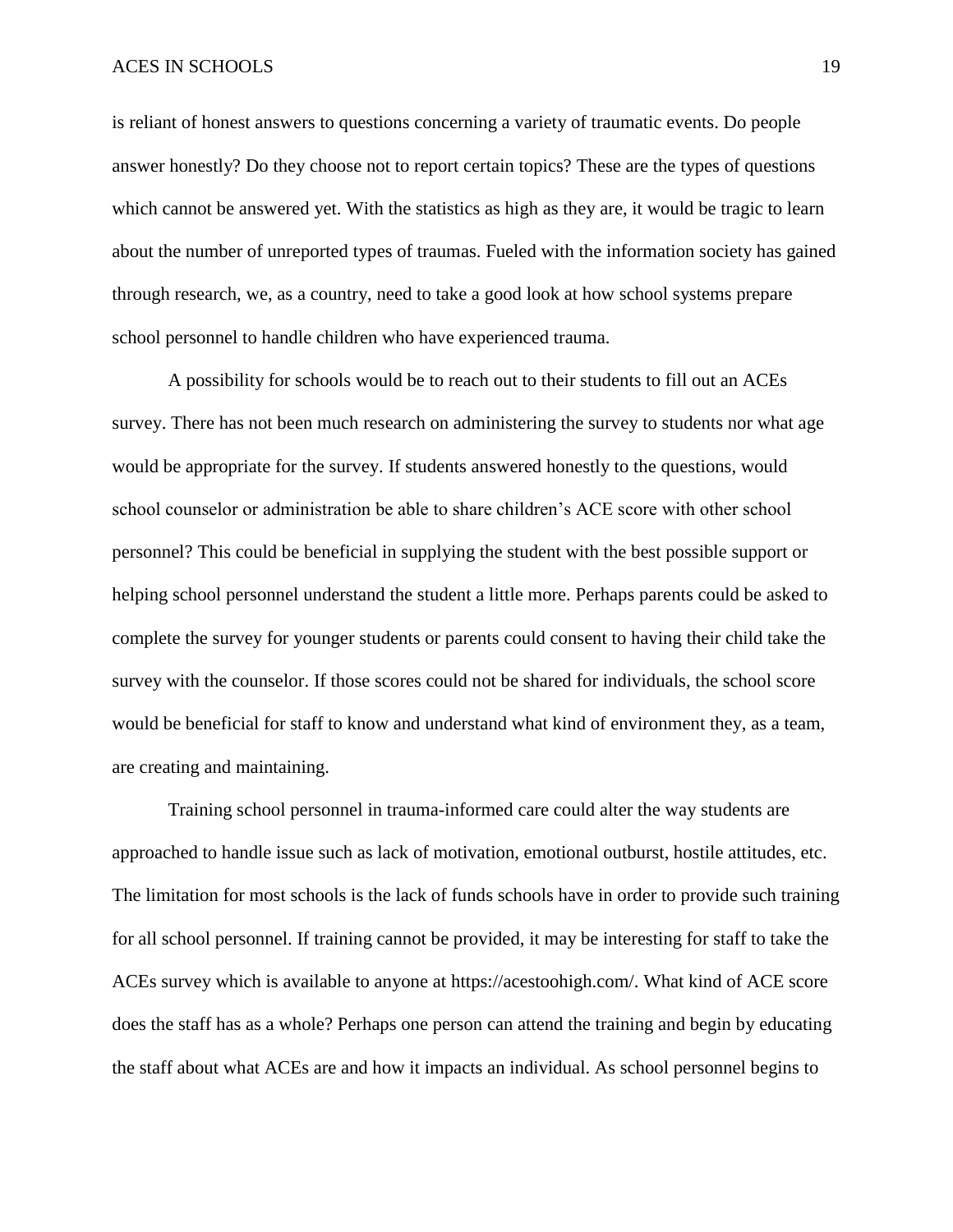understand this new approach to students, they are also learning more about themselves and can make connections to the trauma-informed principles.

In the future, school counselors would be the most likely to gain the training of traumainformed care. It may not be something the school is interested in participating in at first, yet school counselors could present the information about ACEs at a school board meeting or staff development day. The knowledge of ACEs is not only meant for those in counseling, social work, or helping professions. Trauma-informed care could transform a school within the way school personnel interacts with students, teaches in classrooms, or approaches difficult situations like disruptive behaviors. The school counselor is only one person yet each school staff member can make an impactful difference on the life of a child by taking on trauma-informed principles.

With research only beginning to surface in the last few decades, it is hard to know the long-term effects of trauma-informed care. Future school counselor can begin to collect data on the amount of discipline actions that are taken each year, amount of students coming to their office, or amount of teachers coming to their office with issues. From there, school counselors can implement a trauma-informed development day or begin by asking administration or teachers to try restorative circles and see what happens. Once school counselors begin to collect data for the amount of trauma within the walls of their own school and provide the harmful effects of trauma on a development body, the data will speak for itself. This new information may reveal the need for more mental health services to be connected to the school or the need for a powerful change which is trauma-informed care.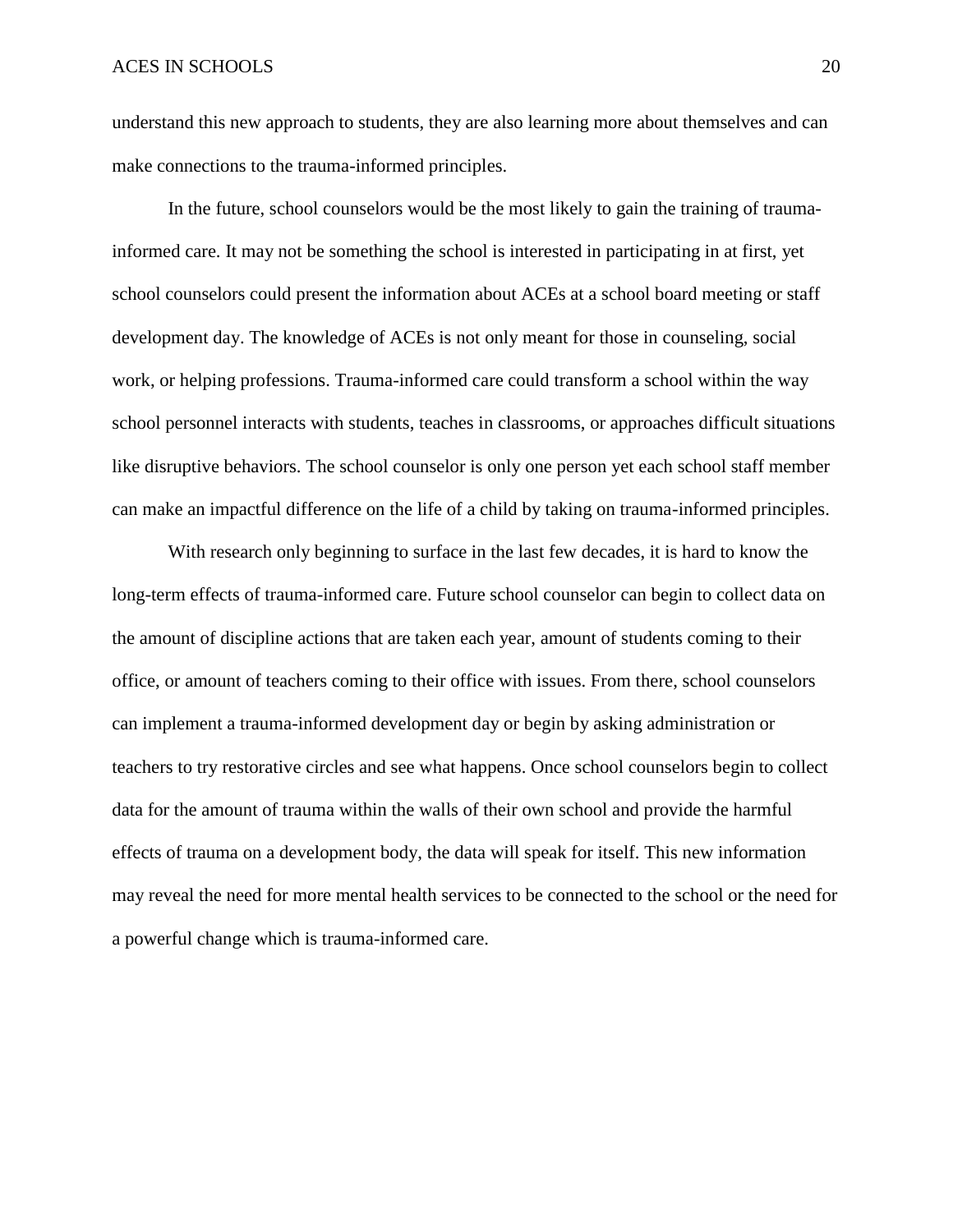#### **Author's Note**

As a new school counselor about to enter the field, I believe this topic is extremely important to know about since it can impact numerous students in different ways. For me, it would be extremely important to educate my fellow co-workers about the impact of trauma. It can affect a child's mood, learning, behaviors, and health. As a school counselor, all of those areas are of great importance to me. In a school setting, children need to feel safe, feel comfortable to reach out to an adult in the building, and most of all, feel ready to learn. If a child is dealing with a trauma outside of the walls that no one is area of and they are struggling to even be in school, I want all staff to understand their impact on those children.

Even though all staff may not know about the trauma in a child's life, why not consider approaching children with a high level of sensivity and awareness; as if they have experienced trauma? It is common for information about a child's home life, experiences, etc. to be kept confidential from staff members. For this reason, I feel like it is important for staff members to be educated in trauma-informed care. This is where we change the message from what is wrong with you to what has happened to you, and how can we help? This will begin to create a safe, positive learning environment where students are giving freedom in their choices, make connections with positive adults in the building, learn healthy coping strategies and develop selfregulation of their emotions. My hope is to continue to expand my knowledge of ACEs and connect with the community and families to educate beyond the walls of the school. Together as a community, the school and families can begin to support and create healthy, positive students to reach for their full potential.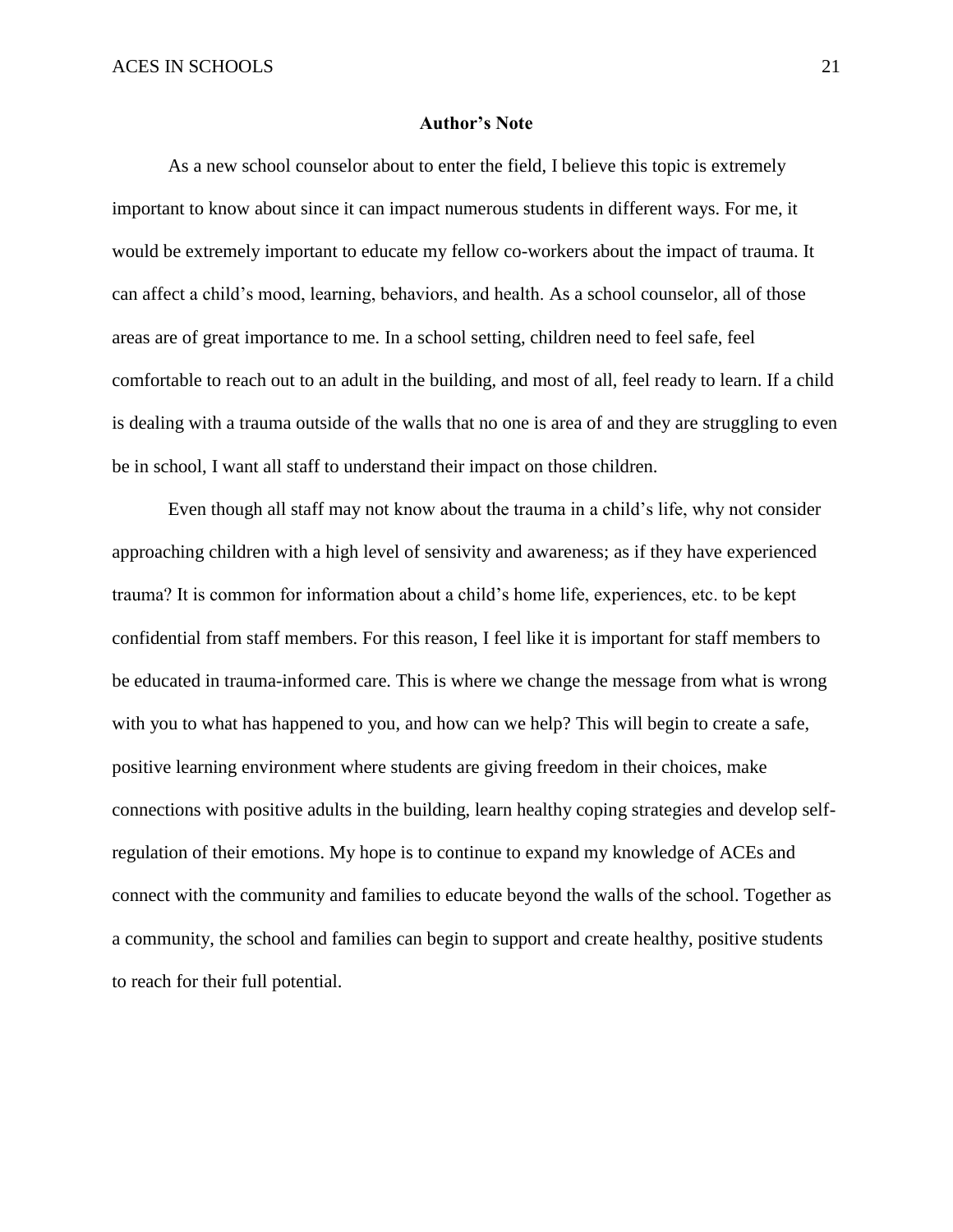#### References

- Anda, R. F., Butchart, A., Felitti, V. J., & Brown, D. W. (2010). Building a framework for global surveillance of the public health implications of adverse childhood experiences. *American Journal of Preventive Medicine, 39*(1), 93-98.
- Bath, H. (2008). The three pillars of trauma-informed care. *Reclaiming Children and Youth*, *17*(3), 17-21.
- Bloom, S. L., & Sreedhar, S. Y. (2008). The sanctuary model of trauma-informed organizational change. *Reclaiming Children and Youth*, *17*(3), 48-53.
- Central Iowa ACEs Coalition. (2016). Beyond ACEs: Building hope & resiliency in Iowa. Retrieved from www.iowaaces360.org
- Chartier, M. J., Walker, J. R., & Naimark, B. (2010). Separate and cumulative effects of adverse childhood experiences in predicting adult health and health care utilization. *Child Abuse & Neglect, 34* (6) 454-464. doi: 10.1016/j.chiabu.2009.09.020
- Children's Trust Fund. (2012). Retrieved from

http://wctf.state.wi.us/Documents/WisconsinACEsBrief%202011-2012.pdf

- Felitti, V. J., Anda, R. F., Nordenberg, D., Williamson, D. F., Spitz, A. M., Edwards, V., Koss, M. P., & Marks, J.S. (1998). Relationship of childhood abuse and household dysfunction to many of the leading causes of death in adults: The adverse childhood experience (ACEs) study. *American Journal of Preventive Medicine 14*(4), 245-258.
- Gudmunson, C. G., Ryherd, L. M., Bougher, K., Downey, J.C., & Zhang, D. (2013). Adverse childhood experiences in Iowa: A new way of understanding lifelong health. *ACEs 360 Iowa*, 3-20. Retrieved from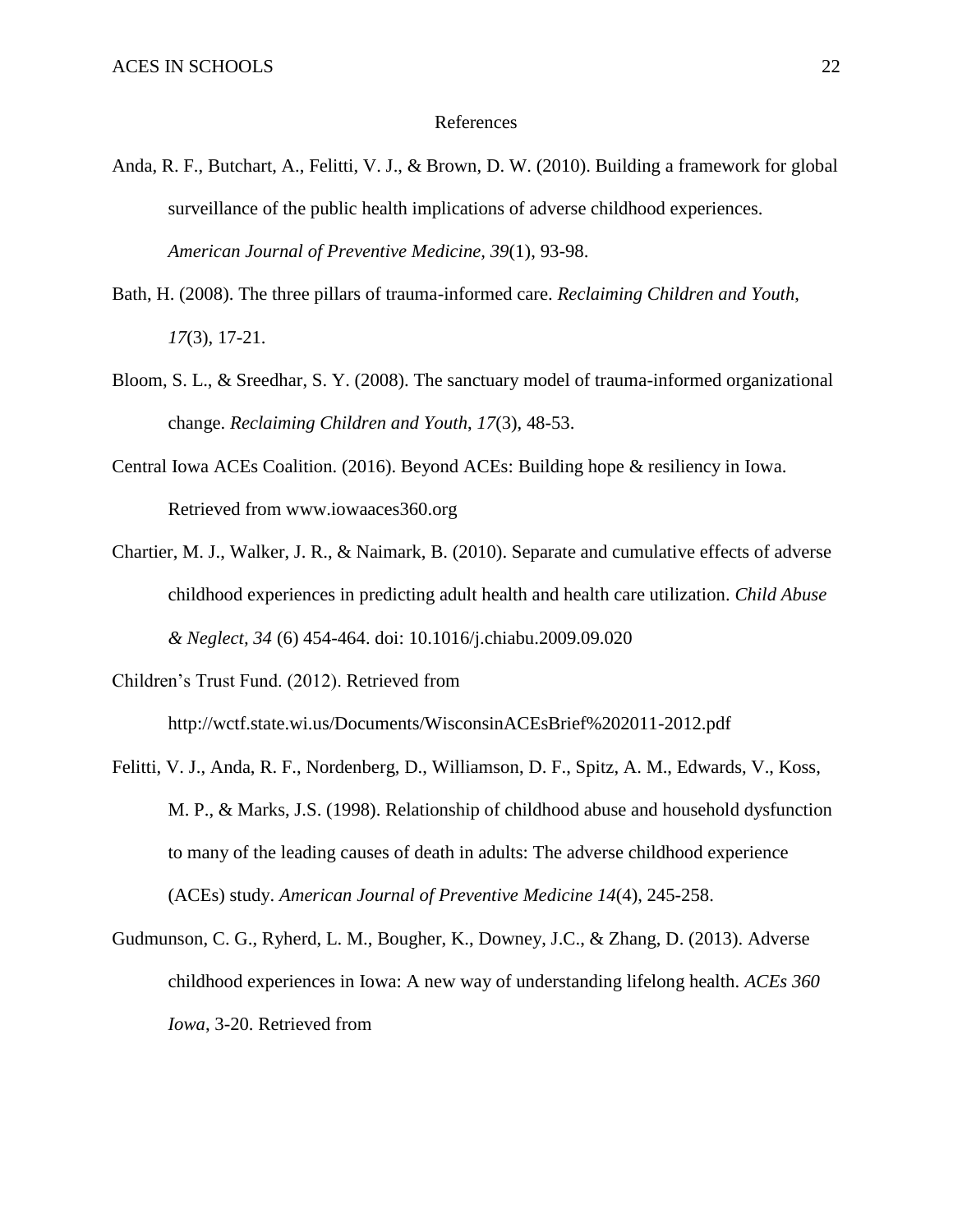http://www.iowaaces360.org/uploads/1/0/9/2/10925571/iowa\_aces\_360\_pdf\_web\_new.p df

- Harris, M. and Fallot, R. (Eds.) (2001). *Using Trauma Theory to Design Service Systems*. New Directions for Mental Health Services. San Francisco: Jossey-Bass.
- Layne, C. M., Briggs, E. C., & Courtois, C. A. (2014). Introduction to the special section: Using the Trauma History Profile to unpack risk factor caravans and their consequences. *Psychological Trauma: Theory, Research, Practice, and Policy, 6*(Suppl 1), S1-S8. doi:10.1037/a0037768396-404.
- Layne, C. M., Ippen, C. G., Strand, V., Stuber, M., Abramovitz, R., Reyes, G., & Pynoos, R. (2011). The core curriculum on childhood trauma: A tool for training a trauma-informed workforce. *Psychological Trauma: Theory, Research, Practice, and Policy*, *3*(3), 243- 252. doi:10.1037/a0025039
- Minnesota Department of Health. (2013). *Adverse childhood experiences in Minnesota.* Retrieved from

http://www.health.state.mn.us/divs/chs/brfss/ACE\_ExecutiveSummary.pdf

- O'Grady, K. (2017). Transforming schools with trauma-informed care*. American School Counselor Association*. Retrieved from https://www.schoolcounselor.org/magazine/blogs/january-february-2017/transformingschools-with-trauma-informed-care
- Plumb, J. L., Bush, K. A., & Kersevich, S.E. (2016). Trauma-sensitive schools: An evidencebased approach. *School Social Work Journal, 40*(1), 37-60.
- Pynoos, R. S., Steinberg, A. M., Layne, C. M., Liang, L., Vivrette, R. L., Briggs, E. C., & ... Fairbank, J. A. (2014). Modeling constellations of trauma exposure in the National Child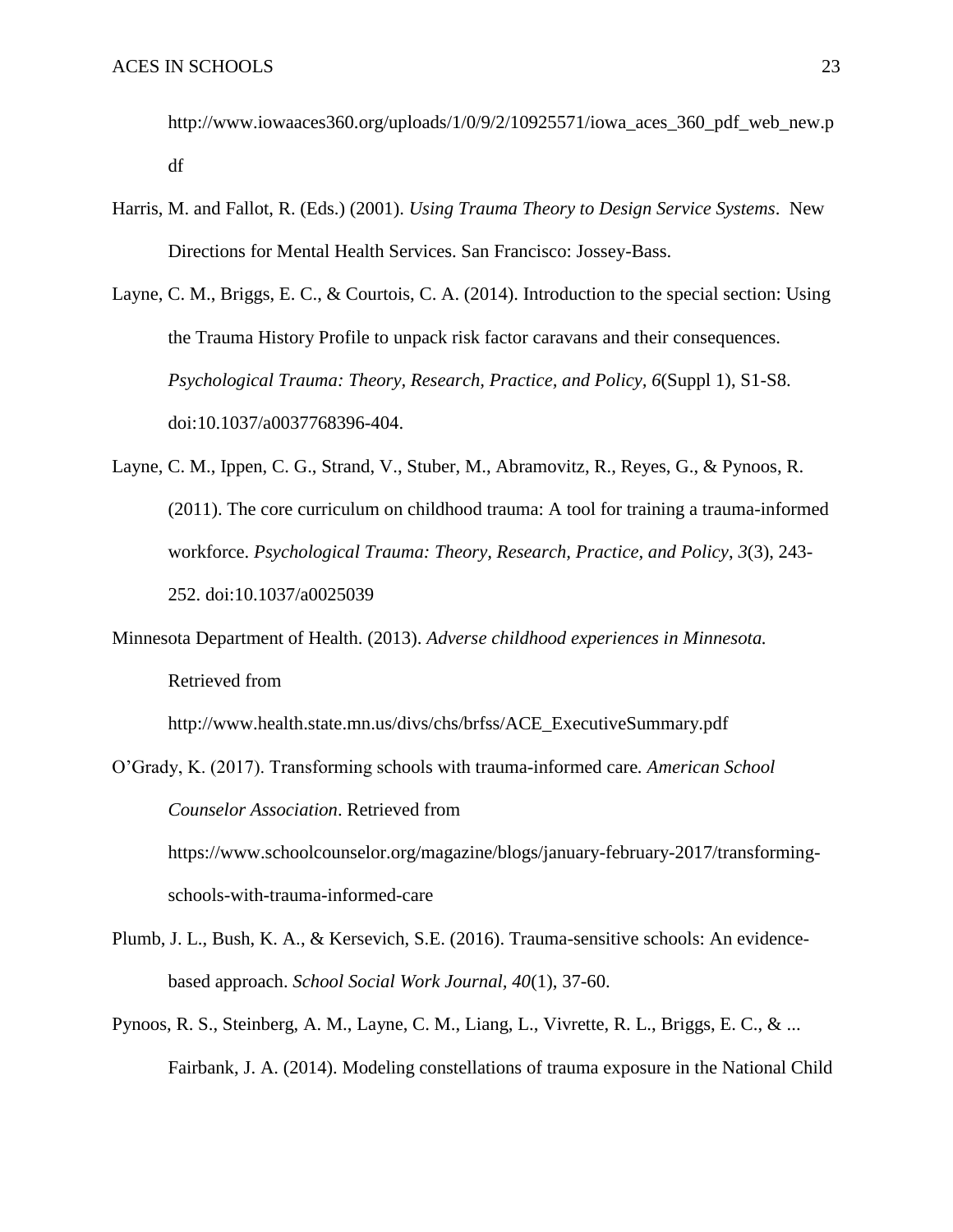Traumatic Stress Network Core Data Set. *Psychological Trauma: Theory, Research, Practice, and Policy*, *6*(Suppl 1), S9-S17. doi:10.1037/a0037767

- Sacks, V., Murphey, D., & Moore, K. (2014). *Adverse childhood experiences: National and state-level of prevalence.* Bethesda, MD: Child Trends.
- Sharf, R. (2008). Theories of psychotherapy and counseling: Concepts and cases.  $(4<sup>th</sup>$  ed.) Belmont, CA: Cengage Learning.

Stevens, J. E. (2017). *ACESTooHigh*. Retrieved from https://acestoohigh.com

- Strand, V. C., Abramovitz, R., Layne, C. M., Robinson, H., & Way, I. (2014). Meeting the critical need for trauma education in social work: A problem-based learning approach. *Journal of Social Work Education*, *50*(1), 120-135.
- Whitfield, C.L. (1998). Adverse childhood experiences and trauma. American Journal of Preventive Medicine, 14(4), 361-364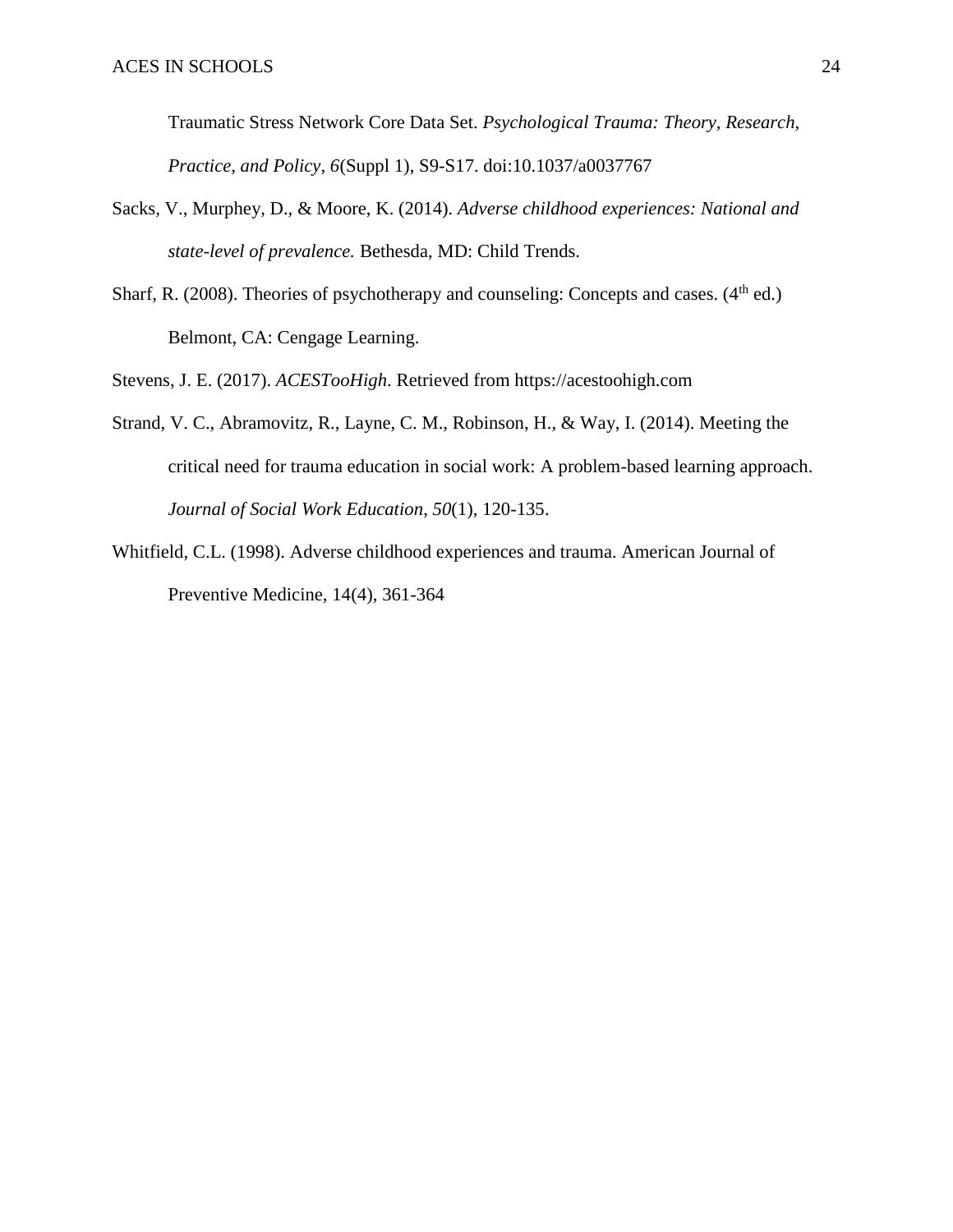# **Appendix A**

# **ACEs Pyramid**